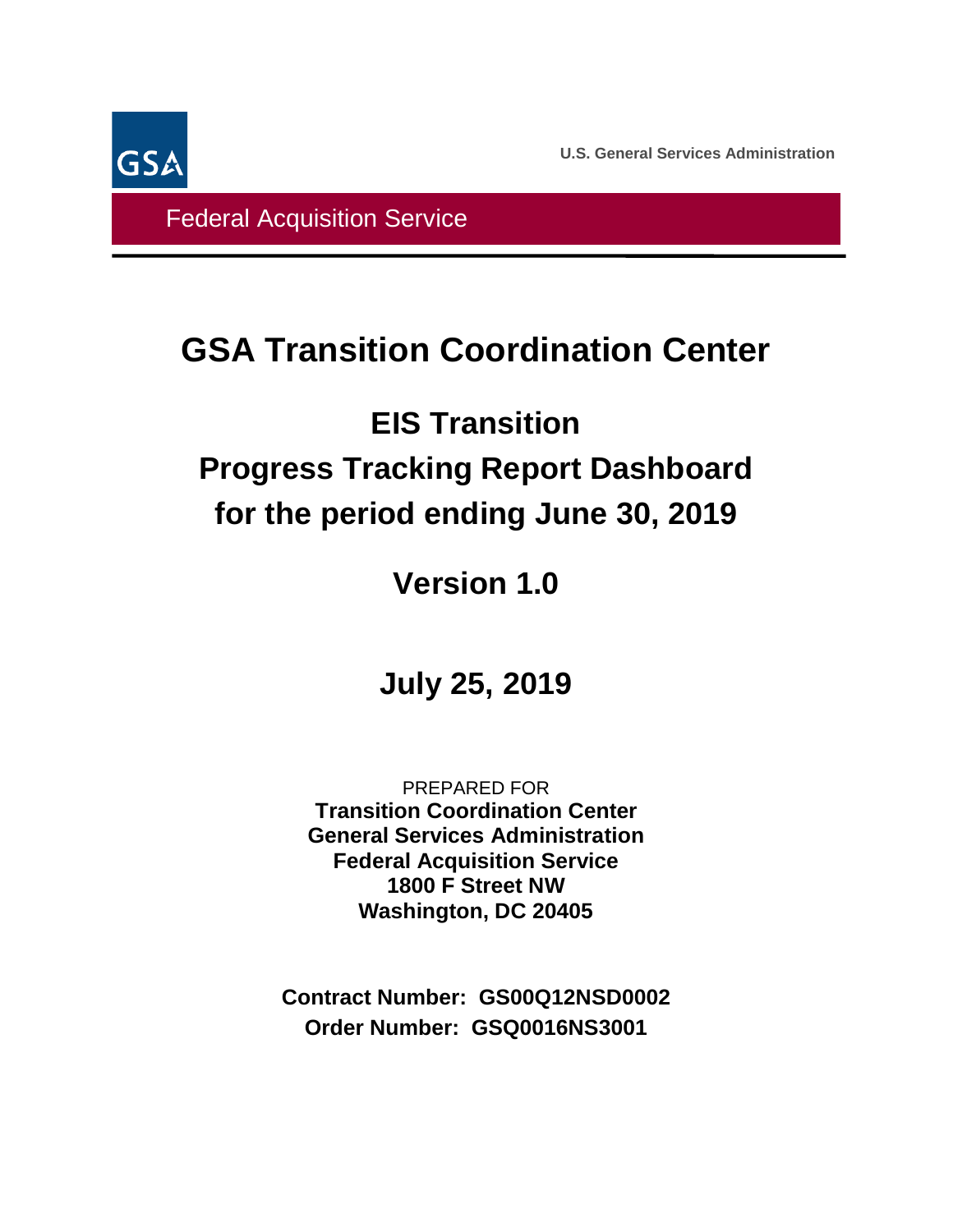## **Document Change History**

| <b>Version</b> | <b>Description</b>  | <b>Date</b> | <b>Prepared By</b>       |
|----------------|---------------------|-------------|--------------------------|
| 1.0            | Original Submission | 07/25/2019  | <b>Tony Christiansen</b> |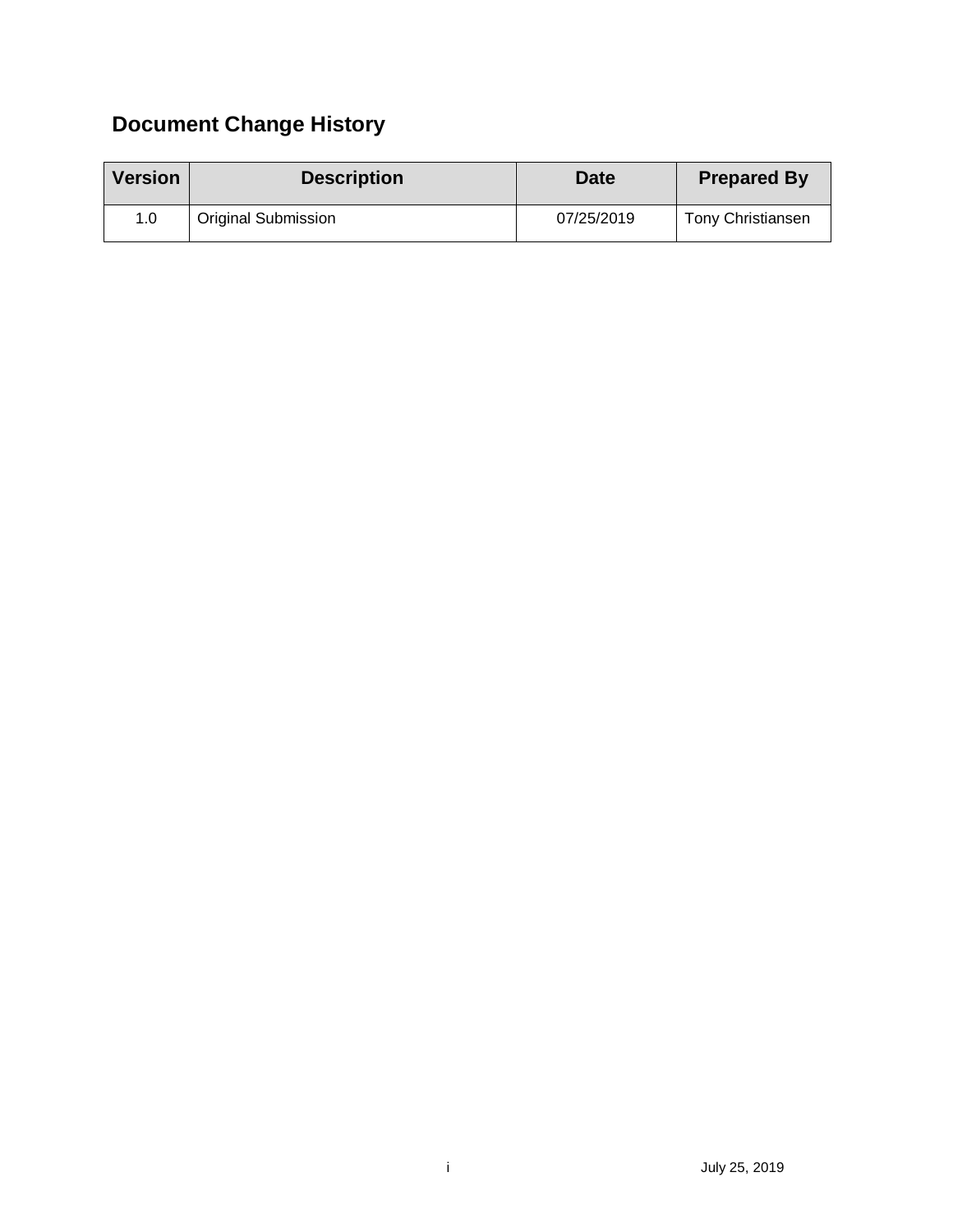### **Table of Contents**

| 1            |       |                          |  |
|--------------|-------|--------------------------|--|
| $\mathbf{2}$ |       |                          |  |
|              | 2.1   |                          |  |
|              | 2.2   |                          |  |
|              | 2.3   |                          |  |
| 3            |       |                          |  |
|              | 3.1.1 |                          |  |
|              | 3.1.2 |                          |  |
|              | 3.1.3 |                          |  |
|              |       |                          |  |
|              | 4.1   |                          |  |
|              | 4.2   |                          |  |
|              | 4.2.1 |                          |  |
|              |       |                          |  |
|              |       |                          |  |
|              |       |                          |  |
|              |       | APPENDIX C - KEY METRICS |  |
|              |       |                          |  |

#### **List of Tables**

### **List of Figures**

| FIGURE 2. FO SOLICITATIONS # EXPECTED AND FO SOLICITATIONS # PASSED GSA IN-SCOPE REVIEW: LARGE AGENCIES 8  |  |
|------------------------------------------------------------------------------------------------------------|--|
| FIGURE 3. FO SOLICITATIONS # EXPECTED AND FO SOLICITATIONS # PASSED GSA IN-SCOPE REVIEW: MEDIUM AGENCIES 8 |  |
|                                                                                                            |  |
| FIGURE 5. FO SOLICITATIONS # EXPECTED AND FO SOLICITATIONS # ISSUED TO INDUSTRY: MEDIUM AGENCIES 10        |  |
|                                                                                                            |  |
|                                                                                                            |  |
|                                                                                                            |  |
|                                                                                                            |  |
|                                                                                                            |  |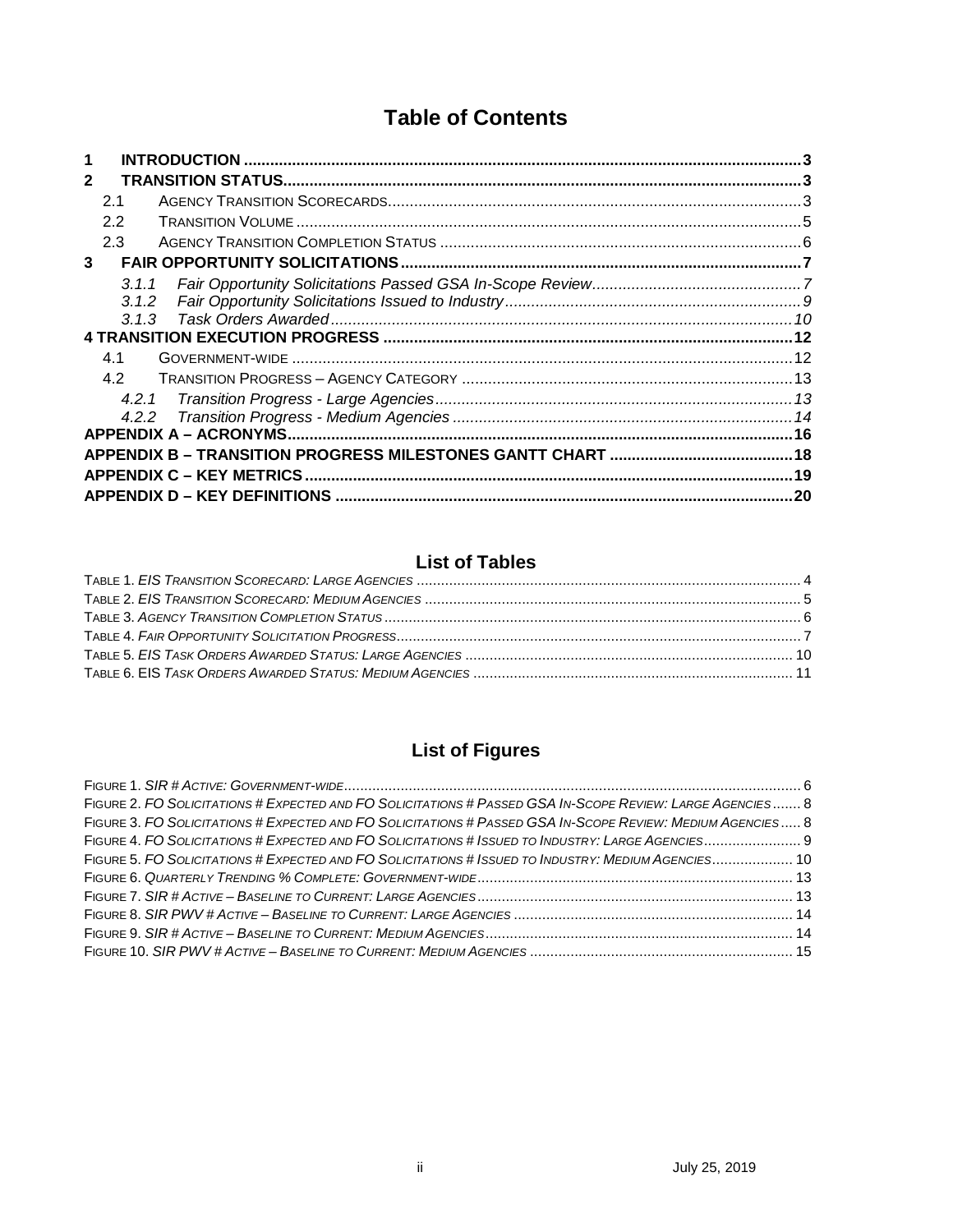## <span id="page-3-0"></span>**1 Introduction**

#### **1.1 Purpose**

The General Services Administration (GSA) Transition Coordination Center (TCC) created the Enterprise Infrastructure Solutions (EIS) Transition Progress Tracking Report (TPTR) Dashboard to provide a high-level monthly overview of transition progress from the expiring Networx, Washington Interagency Telecommunications System (WITS) 3, and GSA Regional local service (RLS) contracts to EIS or other contract vehicles. The charts contained herein were specifically selected by a collaboration team made up of agency, EIS contractor, and GSA representatives and briefed to the Infrastructure Advisory Group (IAG), to communicate transition progress at the Government-wide and agency levels, while highlighting large and medium agencies.

This month's report is derived from acquisition planning and Transition Inventory (TI) data as of June 30, 2019. Business Volume (BV) reflects data as of May 31, 2019.

**Note**: *GSA announced it intends to extend Networx, WITS 3, and GSA RLS contracts (oneyear base with two one-year options) to remove potential timeline barriers for modernization and transition execution, pending commitment by agencies to maintain momentum on EIS transition and network modernization. EIS transition milestones and target dates have been updated herein.*

#### **1.2 Agency Categories and Size Standards**

There are currently over 200 agencies with TI and billing under the expiring contracts. For this report, agencies are categorized into three groups: large agencies, medium agencies, and small agencies as defined by their average annual BV on the Networx contracts in FY12 through FY15.

- Large agencies: 17 agencies with annual  $BV > = $10$  million
- Medium agencies: 25 agencies with annual BV  $<$  \$10 million but  $>$  = \$1 million
- Small agencies: 183 agencies with annual BV < \$1 million (121 agencies plus 62 Tribal Nations which are counted as a single entity under AB Code 0022).

#### <span id="page-3-1"></span>**2 Transition Status**

Transition scorecards, transition volume, and transition completion status provide a snapshot of progress against transition metrics. Given the agency inventory confirmation deadline was October 31, 2016, baseline data as of November 1, 2016 has been used to develop trend analysis. Additional information pertaining to Transition Progress Milestones may be found in Appendix B; Key Metrics are described in Appendix C; and other Key Definitions are available in Appendix D.

#### <span id="page-3-2"></span>**2.1 Agency Transition Scorecards**

Agency Scorecards provide an overview of agency transition status, where progress through Task Order (TO) award is measured against the number of Fair Opportunity (FO) solicitations expected; and transition percentage complete is measured against service instance records (SIRs) disconnected based on their proportional weighted value (PWV) for complexity. This section depicts Agency Scorecards for the large and medium agency categories.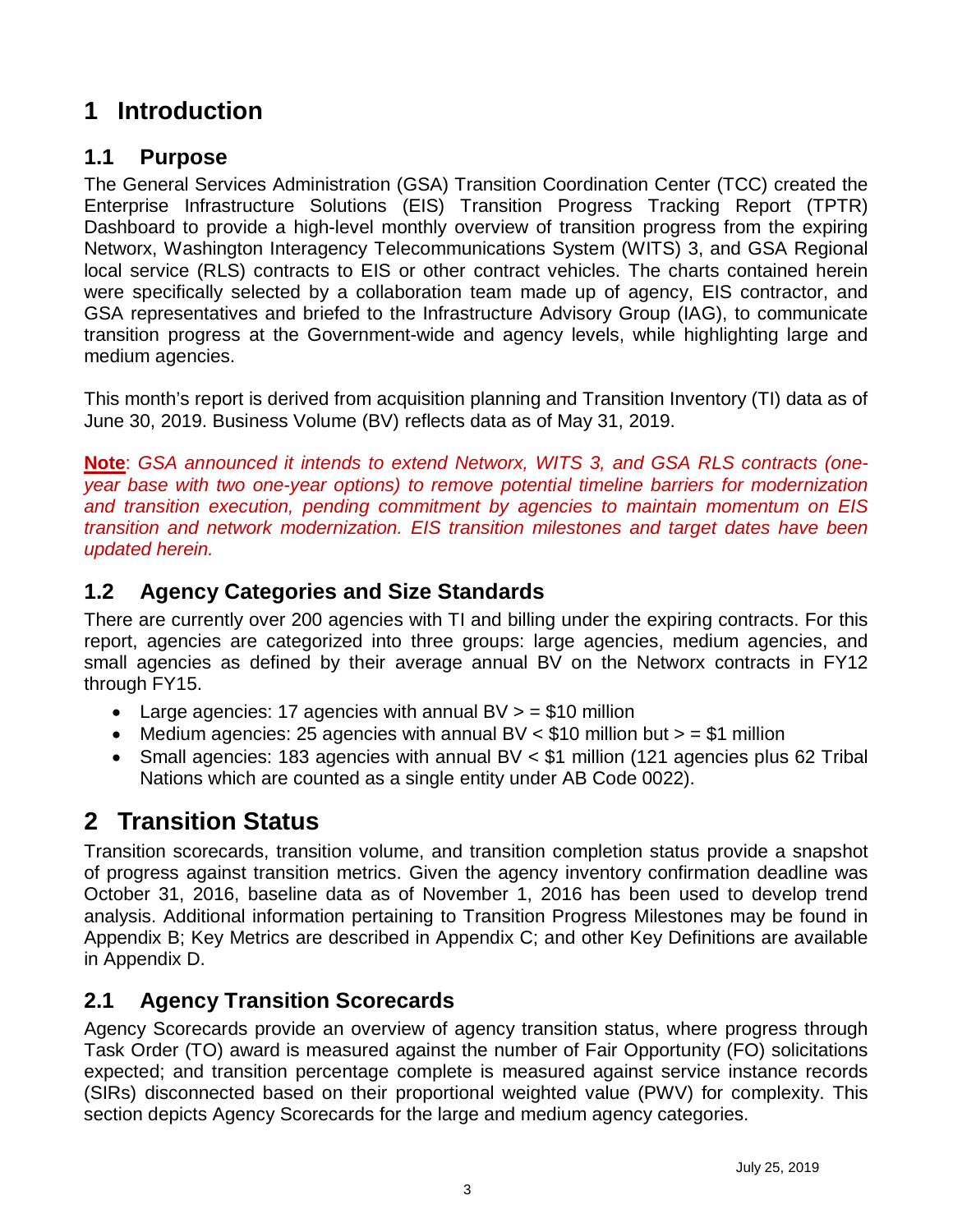This Key identifies the markings used when viewing Agency Transition Scorecards.

| Kev                        |                                     |  |  |  |  |  |  |
|----------------------------|-------------------------------------|--|--|--|--|--|--|
| <b>Transition Progress</b> |                                     |  |  |  |  |  |  |
|                            | Complete, In Progress/Not Past Due, |  |  |  |  |  |  |
|                            | or Not Started/Not Past Due         |  |  |  |  |  |  |
|                            | In Progress but Past Due            |  |  |  |  |  |  |
|                            | Not Started and Past Due            |  |  |  |  |  |  |

<span id="page-4-0"></span>Table 1 reflects transition progress for large agencies.

#### **Table 1.** *EIS Transition Scorecard: Large Agencies*

*[\(accessible version of Large and Medium](https://www.gsa.gov/cdnstatic/Transition-Scorecard-Large_and_Medium_Agencies-508_2019-07-25.pdf) Agencies EIS Transition Scorecards)*

|                | <b>EIS Transition Scorecard: Large Agencies</b> |                                                                         |                                                             |                                                                                           |                                   |                                                 |                                                               |  |  |
|----------------|-------------------------------------------------|-------------------------------------------------------------------------|-------------------------------------------------------------|-------------------------------------------------------------------------------------------|-----------------------------------|-------------------------------------------------|---------------------------------------------------------------|--|--|
| Date:          | 6/30/2019                                       |                                                                         |                                                             |                                                                                           |                                   |                                                 |                                                               |  |  |
| <b>AB Code</b> | Agency                                          | EIS FO<br><b>Solicitations</b><br>Passed GSA In-<br><b>Scope Review</b> | EIS FO<br><b>Solicitations</b><br><b>Issued to Industry</b> | Other than EIS FO<br><b>Solicitations</b><br><b>Issued to Industry</b><br>(Self-reported) | <b>EIS Task Orders</b><br>Awarded | Other than EIS<br><b>Task Orders</b><br>Awarded | <b>Transition SIR</b><br>PWV %<br>Completed<br>(Disconnected) |  |  |
| Date Due       |                                                 |                                                                         | 3/31/2019                                                   |                                                                                           | 9/30/2019                         |                                                 | 9/30/2022                                                     |  |  |
| 1200           | <b>DEPARTMENT OF AGRICULTURE</b>                | 1 of 1                                                                  | $0$ of 1                                                    | N/A                                                                                       | $0$ of 1                          | $0$ of $0$                                      | 37.4%                                                         |  |  |
| 1300           | <b>DEPARTMENT OF COMMERCE</b>                   | 2 of 2                                                                  | 2 of 2                                                      | N/A                                                                                       | $0$ of $2$                        | $0$ of $0$                                      | 22.5%                                                         |  |  |
| 9721           | <b>DEPARTMENT OF DEFENSE</b>                    | 5 of 53                                                                 | 0 of 53                                                     | 3 of 3                                                                                    | 0 of 53                           | 3 of 3                                          | 22.3%                                                         |  |  |
| 8900           | <b>DEPARTMENT OF ENERGY</b>                     | 2 of 2                                                                  | $0$ of $2$                                                  | N/A                                                                                       | $0$ of $2$                        | $0$ of $0$                                      | 23.0%                                                         |  |  |
| 7500           | DEPARTMENT OF HEALTH AND HUMAN SERVICES         | $0$ of 1                                                                | $0$ of 1                                                    | N/A                                                                                       | 0 of 1                            | $0$ of $0$                                      | 45.3%                                                         |  |  |
| 7000           | <b>IDEPARTMENT OF HOMELAND SECURITY</b>         | $0$ of $3$                                                              | $0$ of $3$                                                  | N/A                                                                                       | $0$ of $3$                        | $0$ of $0$                                      | 20.7%                                                         |  |  |
| 1500           | <b>DEPARTMENT OF JUSTICE</b>                    | 1 of 1                                                                  | 1 of 1                                                      | N/A                                                                                       | 0 of 1                            | $0$ of $0$                                      | 41.3%                                                         |  |  |
| 1600           | <b>DEPARTMENT OF LABOR</b>                      | $1$ of $2$                                                              | $1$ of $2$                                                  | N/A                                                                                       | $0$ of $2$                        | $0$ of $0$                                      | 45.2%                                                         |  |  |
| 1900           | <b>DEPARTMENT OF STATE</b>                      | $1$ of $2$                                                              | $0$ of $2$                                                  | N/A                                                                                       | $0$ of $2$                        | $0$ of $0$                                      | 22.5%                                                         |  |  |
| 1400           | <b>DEPARTMENT OF THE INTERIOR</b>               | $2$ of $3$                                                              | $2$ of $3$                                                  | N/A                                                                                       | $0$ of $3$                        | $0$ of $0$                                      | 26.6%                                                         |  |  |
| 2000           | DEPARTMENT OF THE TREASURY                      | 6 of 6                                                                  | $4$ of $6$                                                  | N/A                                                                                       | $0$ of $6$                        | $0$ of $0$                                      | 11.5%                                                         |  |  |
| 6900           | DEPARTMENT OF TRANSPORTATION                    | 1 of 1                                                                  | 1 of 1                                                      | N/A                                                                                       | 0 of 1                            | $0$ of $0$                                      | 20.4%                                                         |  |  |
| 3600           | DEPARTMENT OF VETERANS AFFAIRS                  | $2$ of $3$                                                              | $0$ of $3$                                                  | N/A                                                                                       | $0$ of $3$                        | $0$ of $0$                                      | 37.3%                                                         |  |  |
| 4700           | <b>GENERAL SERVICES ADMINISTRATION</b>          | 1 of 1                                                                  | 1 of 1                                                      | N/A                                                                                       | 0 of 1                            | $0$ of $0$                                      | 23.4%                                                         |  |  |
| 1000           | <b>JUDICIARY</b>                                | $0$ of $2$                                                              | $0$ of $2$                                                  | N/A                                                                                       | $0$ of $2$                        | $0$ of $0$                                      | 25.6%                                                         |  |  |
| 8000           | NATIONAL AERONAUTICS AND SPACE ADMINISTRATION   | $2$ of $4$                                                              | $2$ of $4$                                                  | N/A                                                                                       | $1$ of $4$                        | $0$ of $0$                                      | 14.8%                                                         |  |  |
| 2804           | <b>SOCIAL SECURITY ADMINISTRATION</b>           | 2 of 2                                                                  | 2 of 2                                                      | N/A                                                                                       | $0$ of $2$                        | $0$ of $0$                                      | 20.7%                                                         |  |  |

Table 2 reflects the transition progress for medium agencies.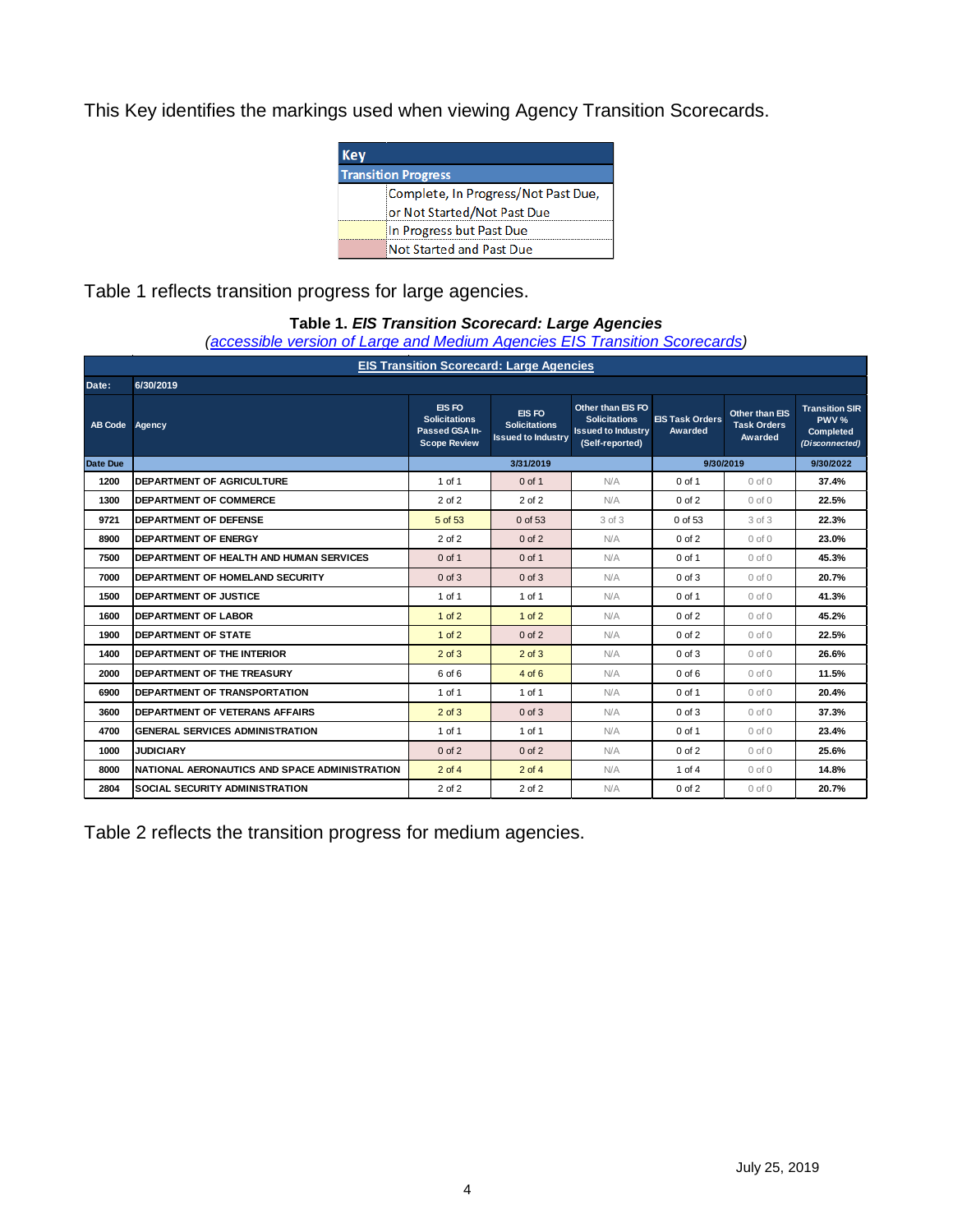<span id="page-5-1"></span>

|                | <b>EIS Transition Scorecard: Medium Agencies</b> |                                                                         |                                                             |                                                                                           |                                   |                                                 |                                                                      |  |
|----------------|--------------------------------------------------|-------------------------------------------------------------------------|-------------------------------------------------------------|-------------------------------------------------------------------------------------------|-----------------------------------|-------------------------------------------------|----------------------------------------------------------------------|--|
|                |                                                  |                                                                         |                                                             |                                                                                           |                                   |                                                 |                                                                      |  |
| Date:          | 6/30/2019                                        |                                                                         |                                                             |                                                                                           |                                   |                                                 |                                                                      |  |
| <b>AB Code</b> | Agency                                           | EIS FO<br><b>Solicitations</b><br>Passed GSA In-<br><b>Scope Review</b> | EIS FO<br><b>Solicitations</b><br><b>Issued to Industry</b> | Other than EIS FO<br><b>Solicitations</b><br><b>Issued to Industry</b><br>(Self-reported) | <b>EIS Task Orders</b><br>Awarded | Other than EIS<br><b>Task Orders</b><br>Awarded | <b>Transition SIR</b><br>PWV %<br><b>Completed</b><br>(Disconnected) |  |
| Date Due       |                                                  |                                                                         | 3/31/2019                                                   |                                                                                           | 9/30/2019                         |                                                 | 9/30/2022                                                            |  |
| 9568           | <b>BROADCASTING BOARD OF GOVERNORS</b>           | $0$ of $3$                                                              | $0$ of $3$                                                  | N/A                                                                                       | $0$ of $3$                        | $0$ of $0$                                      | 31.4%                                                                |  |
| 9507           | <b>COMMODITY FUTURES TRADING COMMISSION</b>      | $0$ of 1                                                                | $0$ of 1                                                    | N/A                                                                                       | 0 of 1                            | $0$ of $0$                                      | 18.5%                                                                |  |
| 9559           | <b>CONSUMER FINANCIAL PROTECTION BUREAU</b>      | 1 of 1                                                                  | $0$ of 1                                                    | N/A                                                                                       | 0 of 1                            | $0$ of $0$                                      | 67.1%                                                                |  |
| 9100           | DEPARTMENT OF EDUCATION                          | $1$ of $2$                                                              | $1$ of $2$                                                  | N/A                                                                                       | $0$ of $2$                        | $0$ of $0$                                      | 29.8%                                                                |  |
| 8600           | DEPARTMENT OF HOUSING AND URBAN DEVELOPMENT      | $0$ of 1                                                                | $0$ of 1                                                    | N/A                                                                                       | 0 of 1                            | $0$ of $0$                                      | 14.6%                                                                |  |
| 6800           | <b>ENVIRONMENTAL PROTECTION AGENCY</b>           | $0$ of 1                                                                | $0$ of 1                                                    | N/A                                                                                       | 0 of 1                            | $0$ of $0$                                      | 30.0%                                                                |  |
| 4500           | <b>EQUAL EMPLOYMENT OPPORTUNITY COMMISSION</b>   | 1 of 1                                                                  | 1 of 1                                                      | N/A                                                                                       | 0 of 1                            | $0$ of $0$                                      | 30.0%                                                                |  |
| 1100           | <b>EXECUTIVE OFFICE OF THE PRESIDENT</b>         | $0$ of 1                                                                | $0$ of 1                                                    | N/A                                                                                       | 0 of 1                            | $0$ of $0$                                      | 98.1%                                                                |  |
| 7800           | <b>FARM CREDIT ADMINISTRATION</b>                | $0$ of $2$                                                              | $0$ of $2$                                                  | N/A                                                                                       | $0$ of $2$                        | $0$ of $0$                                      | 47.8%                                                                |  |
| 2700           | FEDERAL COMMUNICATIONS COMMISSION                | $0$ of 1                                                                | $0$ of 1                                                    | N/A                                                                                       | 0 of 1                            | $0$ of $0$                                      | 35.8%                                                                |  |
| 5100           | FEDERAL DEPOSIT INSURANCE CORPORATION            | $0$ of 1                                                                | $0$ of 1                                                    | N/A                                                                                       | 0 of 1                            | $0$ of $0$                                      | 65.9%                                                                |  |
| 2600           | FEDERAL RETIREMENT THRIFT INVESTMENT BOARD       | 1 of 1                                                                  | $0$ of 1                                                    | N/A                                                                                       | 0 of 1                            | $0$ of $0$                                      | 19.0%                                                                |  |
| 0500           | <b>GOVERNMENT ACCOUNTABILITY OFFICE</b>          | $0$ of 1                                                                | $0$ of 1                                                    | N/A                                                                                       | 0 of 1                            | $0$ of $0$                                      | 31.5%                                                                |  |
| 8800           | NATIONAL ARCHIVES AND RECORDS ADMINISTRATION     | 2 of 2                                                                  | $0$ of $2$                                                  | N/A                                                                                       | $0$ of $2$                        | $0$ of $0$                                      | 23.1%                                                                |  |
| 6300           | NATIONAL LABOR RELATIONS BOARD                   | 1 of 1                                                                  | 1 of 1                                                      | N/A                                                                                       | 0 of 1                            | $0$ of $0$                                      | 34.7%                                                                |  |
| 4900           | <b>NATIONAL SCIENCE FOUNDATION</b>               | 1 of 1                                                                  | 1 of 1                                                      | N/A                                                                                       | 0 of 1                            | $0$ of $0$                                      | 78.8%                                                                |  |
| 3100           | <b>NUCLEAR REGULATORY COMMISSION</b>             | 1 of 1                                                                  | 1 of 1                                                      | N/A                                                                                       | 0 of 1                            | $0$ of $0$                                      | 34.7%                                                                |  |
| 2400           | OFFICE OF PERSONNEL MANAGEMENT                   | $0$ of 1                                                                | $0$ of 1                                                    | N/A                                                                                       | 0 of 1                            | $0$ of $0$                                      | 16.6%                                                                |  |
| 1606           | PENSION BENEFIT GUARANTY CORPORATION             | 1 of 1                                                                  | 1 of 1                                                      | N/A                                                                                       | 0 of 1                            | $0$ of $0$                                      | 56.4%                                                                |  |
| 6000           | <b>RAILROAD RETIREMENT BOARD</b>                 | 3 of 4                                                                  | $1$ of $4$                                                  | N/A                                                                                       | 1 of 4                            | $0$ of $0$                                      | 7.2%                                                                 |  |
| 5000           | <b>SECURITIES AND EXCHANGE COMMISSION</b>        | $2$ of $5$                                                              | $0$ of $5$                                                  | N/A                                                                                       | $0$ of $5$                        | $0$ of $0$                                      | 61.8%                                                                |  |
| 7300           | <b>SMALL BUSINESS ADMINISTRATION</b>             | $0$ of 1                                                                | $0$ of 1                                                    | N/A                                                                                       | 0 of 1                            | $0$ of $0$                                      | 15.5%                                                                |  |
| 6400           | TENNESSEE VALLEY AUTHORITY                       | $0$ of $0$                                                              | $0$ of $0$                                                  | N/A                                                                                       | $0$ of $0$                        | $0$ of $0$                                      | 33.7%                                                                |  |
| 1800           | UNITED STATES POSTAL SERVICE                     | $0$ of $3$                                                              | $0$ of $3$                                                  | N/A                                                                                       | 0 of 3                            | $0$ of $0$                                      | 9.2%                                                                 |  |
| 7200           | US AGENCY FOR INTERNATIONAL DEVELOPMENT          | $0$ of 1                                                                | $0$ of 1                                                    | N/A                                                                                       | 0 of 1                            | $0$ of $0$                                      | 38.9%                                                                |  |

#### **Table 2.** *EIS Transition Scorecard: Medium Agencies [\(accessible version of Large and Medium Agencies EIS Transition Scorecards\)](https://www.gsa.gov/cdnstatic/Transition-Scorecard-Large_and_Medium_Agencies-508_2019-07-25.pdf)*

#### <span id="page-5-0"></span>**2.2 Transition Volume**

Transition volume provides a count of active SIRs in TI beginning in November 1, 2016 through the current period. When these SIR counts are weighted based on their complexity to transition, it is referred to as SIR PWV. Since the volume of active SIRs and current BV are indicators of agency transition completion status (Section 2.3), GSA's TCC will report on the volume of services remaining on expiring contracts and the associated BV until both volumes are zero.

Figure 1 illustrates trending active SIR counts and target active SIR counts required to drive the active inventory on expiring contracts to zero by the milestone dates. The difference between actual active and target active SIR counts indicates the number of SIR disconnects. To meet the transition milestones, agencies must have SIR PWV 50% disconnected by March 31, 2021, 90% by March 31, 2022, and 100% disconnected by September 30, 2022.

This Key identifies the markings used when viewing SIR # Active: Government-wide.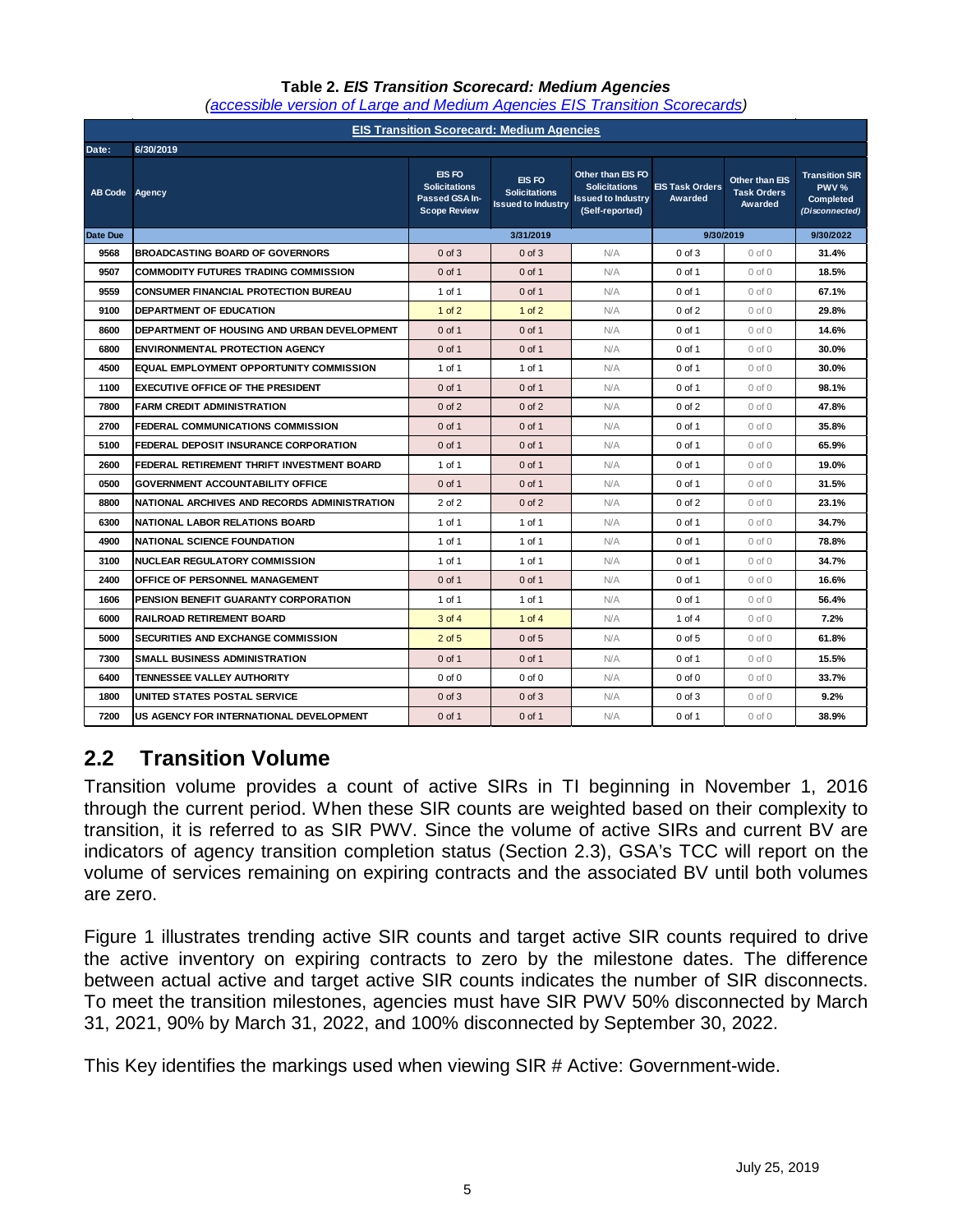| <b>Key</b> |                        |
|------------|------------------------|
|            | SIRs # Active (Actual) |
|            | SIRs # Active (Target) |
|            | Milestone Target       |



**Figure 1.** *SIR # Active: Government-wide*

#### <span id="page-6-0"></span>**2.3 Agency Transition Completion Status**

Table 3 shows a list of agencies that have disconnected 100% of their TI SIRs as reported by Networx contractors, WITS 3, and the Telecommunications Ordering and Pricing System (TOPS). Both "SIR % Disconnected" and "BV % Reduction" must reach 100% before transition is considered complete. To date, 13 agencies have completed transition.

**Note:** *The agencies listed below have not made any EIS TO awards, and therefore did not transition services to EIS.* 

<span id="page-6-1"></span>

| <b>Agency Transition Completion Status</b> |                                                                       |                              |                                 |                                      |                                                     |  |  |  |
|--------------------------------------------|-----------------------------------------------------------------------|------------------------------|---------------------------------|--------------------------------------|-----------------------------------------------------|--|--|--|
| <b>AB Code</b>                             | <b>Agency</b>                                                         | SIR %<br><b>Disconnected</b> | <b>BV %</b><br><b>Reduction</b> | <b>Transition</b><br><b>Complete</b> | <b>Transition</b><br><b>Complete</b><br><b>Date</b> |  |  |  |
| 4883                                       | DWIGHT D EISENHOWER MEMORIAL<br><b>COMMISSION</b>                     | 100.0%                       | 100.0%                          | <b>YES</b>                           | Apr 2019                                            |  |  |  |
| 0064                                       | PAN AMERICAN HEALTH ORGANIZATION                                      | 100.0%                       | 100.0%                          | <b>YES</b>                           | Apr 2019                                            |  |  |  |
| 9533                                       | BARRY GOLDWATER SCHOLARSHIP AND<br>EXCELLENCE IN EDUCATION FOUNDATION | 100.0%                       | 100.0%                          | <b>YES</b>                           | Feb 2019                                            |  |  |  |
| 5600                                       | CENTRAL INTELLIGENCE AGENCY                                           | 100.0%                       | 100.0%                          | <b>YES</b>                           | Nov 2017                                            |  |  |  |
| 9574                                       | COMMISSION ON THE NATIONAL MOMENT OF<br><b>REMEMBRANCE</b>            | 100.0%                       | 100.0%                          | <b>YES</b>                           | Nov 2017                                            |  |  |  |
| 7618                                       | CHRISTOPHER COLUMBUS FELLOWSHIP<br><b>FOUNDATION</b>                  | 100.0%                       | 100.0%                          | <b>YES</b>                           | Oct 2017                                            |  |  |  |
| 9595                                       | DC COURT OF APPEALS                                                   | 100.0%                       | 100.0%                          | <b>YES</b>                           | Oct 2017                                            |  |  |  |
| 4895                                       | <b>COMMISSION FOR INTERNATIONAL RELIGIOUS</b><br><b>FREEDOM</b>       | 100.0%                       | 100.0%                          | <b>YES</b>                           | Jul 2017                                            |  |  |  |

|  |  | <b>Table 3. Agency Transition Completion Status</b> |
|--|--|-----------------------------------------------------|
|--|--|-----------------------------------------------------|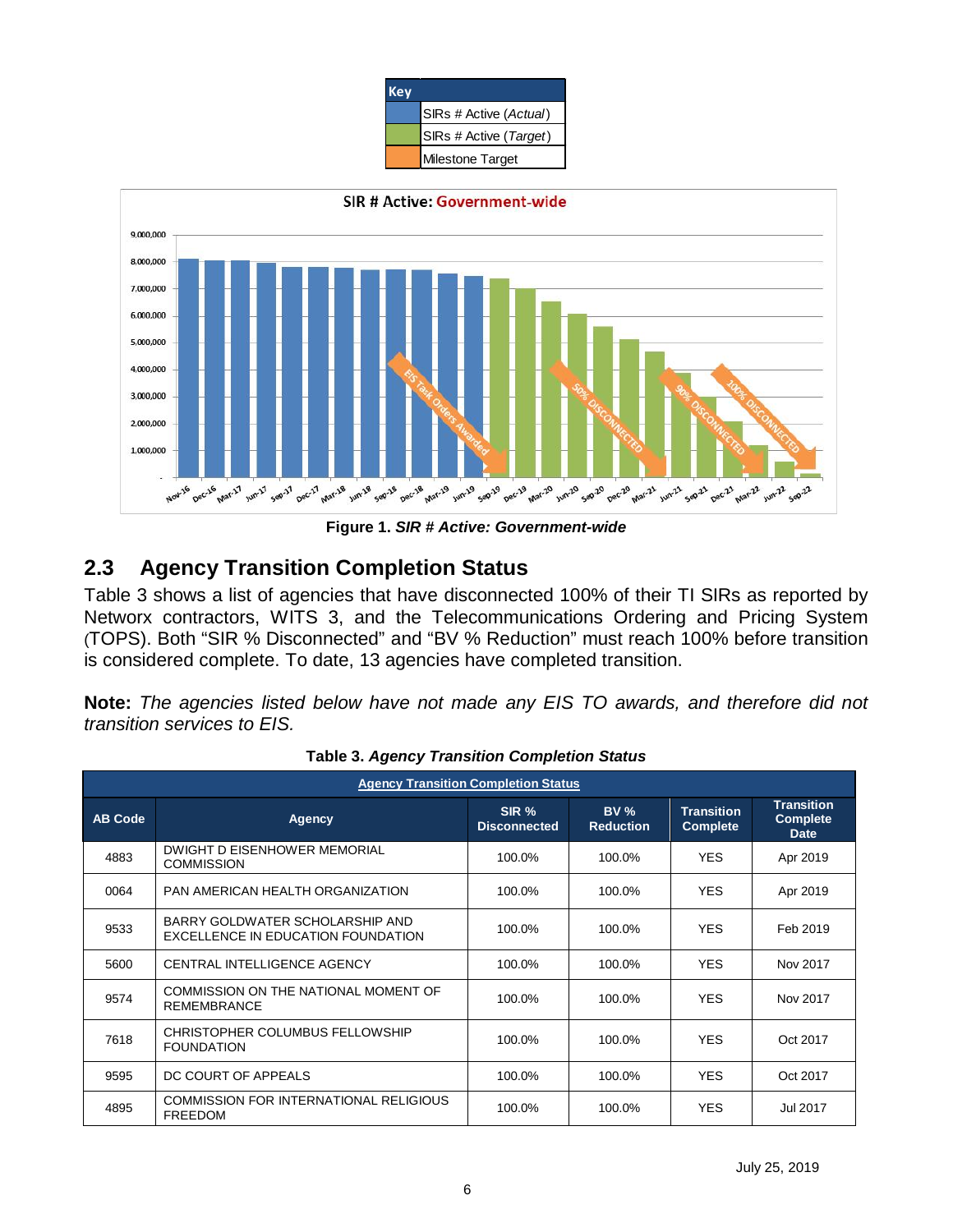| <b>Agency Transition Completion Status</b> |                                                                          |                              |                         |                                      |                                                     |  |  |  |
|--------------------------------------------|--------------------------------------------------------------------------|------------------------------|-------------------------|--------------------------------------|-----------------------------------------------------|--|--|--|
| <b>AB Code</b>                             | Agency                                                                   | SIR %<br><b>Disconnected</b> | BV%<br><b>Reduction</b> | <b>Transition</b><br><b>Complete</b> | <b>Transition</b><br><b>Complete</b><br><b>Date</b> |  |  |  |
| 4800                                       | MISCELLANEOUS COMMISSIONS                                                | 100.0%                       | 100.0%                  | <b>YES</b>                           | May 2017                                            |  |  |  |
| 9551                                       | DIRECTOR OF NATIONAL INTELLIGENCE                                        | 100.0%                       | 100.0%                  | <b>YES</b>                           | Nov 2016                                            |  |  |  |
| 9565                                       | FEDERAL COORDINATOR ALASKA NATURAL<br><b>GAS TRANSPORTATION PROJECTS</b> | 100.0%                       | 100.0%                  | <b>YES</b>                           | Nov 2016                                            |  |  |  |
| 9561                                       | RECOVERY ACCOUNTABILITY AND<br>TRANSPARENCY BOARD                        | 100.0%                       | 100.0%                  | <b>YFS</b>                           | Nov 2016                                            |  |  |  |
| 1252                                       | USDA GRADUATE SCHOOL                                                     | 100.0%                       | 100.0%                  | <b>YES</b>                           | Nov 2016                                            |  |  |  |
| 7600                                       | <b>COMMEMORATIVE COMMISSIONS</b>                                         | 100.0%                       | $0.7\%$                 | NO.                                  |                                                     |  |  |  |

### <span id="page-7-0"></span>**3 Fair Opportunity Solicitations**

#### **3.1 Fair Opportunity Process for Selecting EIS Contractors**

Agencies must follow the FO process to issue solicitations to industry and award TOs. The TCC tracks and reports metrics that drive the process, such as the number of FO solicitations expected [derived from the Agency Transition Plan (ATP), or subsequently in data calls from GSA Agency Management], the number of FO solicitations that have passed GSA in-scope review, the number of FO solicitations issued to industry, and the award of at least one TO against each FO solicitation.

<span id="page-7-2"></span>Table 4 provides a summary of FO solicitation progress.

| <b>Fair Opportunity Solicitation Progress</b> |                                                   |                                                                                    |                                                                              |                                                                        |                                                                                           |  |  |
|-----------------------------------------------|---------------------------------------------------|------------------------------------------------------------------------------------|------------------------------------------------------------------------------|------------------------------------------------------------------------|-------------------------------------------------------------------------------------------|--|--|
| <b>Agency</b><br><b>Category</b>              | EIS-FO<br><b>Solicitations</b><br><b>Expected</b> | EIS - FO<br><b>Solicitations</b><br><b>Passed GSA</b><br>In-Scope<br><b>Review</b> | <b>EIS-FO</b><br><b>Solicitations</b><br><b>Issued to</b><br><b>Industry</b> | <b>Other Than</b><br>EIS-FO<br><b>Solicitations</b><br><b>Expected</b> | <b>Other Than EIS -</b><br><b>FO Solicitations</b><br><b>Issued to</b><br><b>Industry</b> |  |  |
| Large                                         | 89                                                | 29                                                                                 | 16                                                                           | 3                                                                      | 3                                                                                         |  |  |
| Medium                                        | 38                                                | 15                                                                                 |                                                                              | 0                                                                      | 0                                                                                         |  |  |
| <b>Grand Total</b>                            | 127                                               | 44                                                                                 | 23                                                                           |                                                                        |                                                                                           |  |  |

**Table 4.** *Fair Opportunity Solicitation Progress*

#### **3.1.1 Fair Opportunity Solicitations Passed GSA In-Scope Review**

<span id="page-7-1"></span>FO solicitations must pass GSA in-scope review prior to being issued to industry. Figure 2 compares the number of FO solicitations expected to those that have passed GSA in-scope review for each of the large agencies. Of the 89 large agency EIS FO solicitations expected, 29 have passed GSA in-scope review (32.6%).

**Notes:** *The Department of Defense (DOD) received two (2) additional in-scope determinations and the Department of Veteran Affairs (VA) received one additional in-scope determination this period.*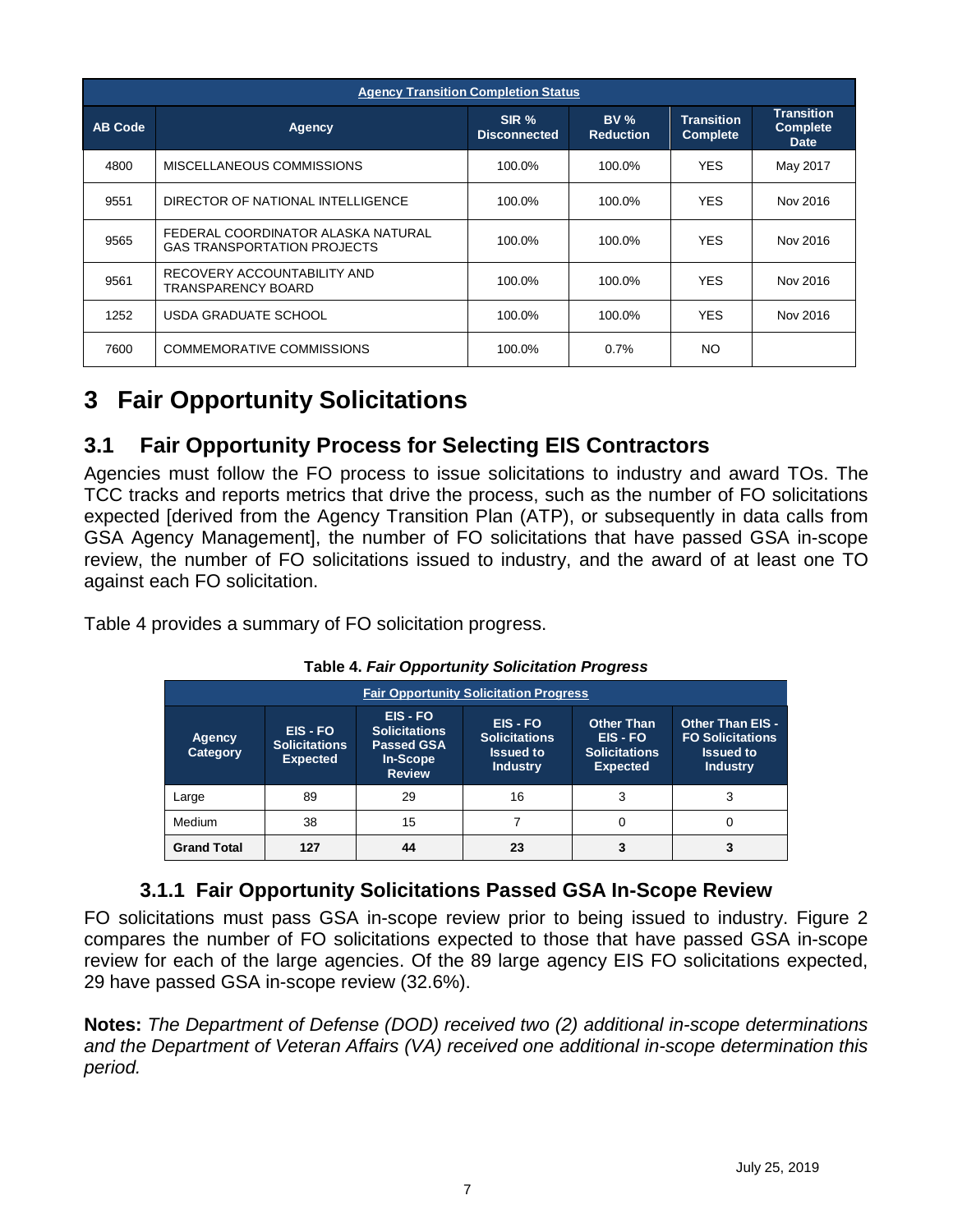

**Figure 2.** *FO Solicitations # Expected and FO Solicitations # Passed GSA In-Scope Review: Large Agencies*

Figure 3 compares the number of FO solicitations expected to those that have passed GSA inscope review for each of the medium agencies. Of the 38 medium agency EIS FO solicitations expected, 15 have passed GSA in-scope review (39.5%).

**Note:** *The Railroad Retirement Board (RRB) decreased the number of FO Solicitations expected by one this period.*



**Figure 3.** *FO Solicitations # Expected and FO Solicitations # Passed GSA In-Scope Review: Medium Agencies*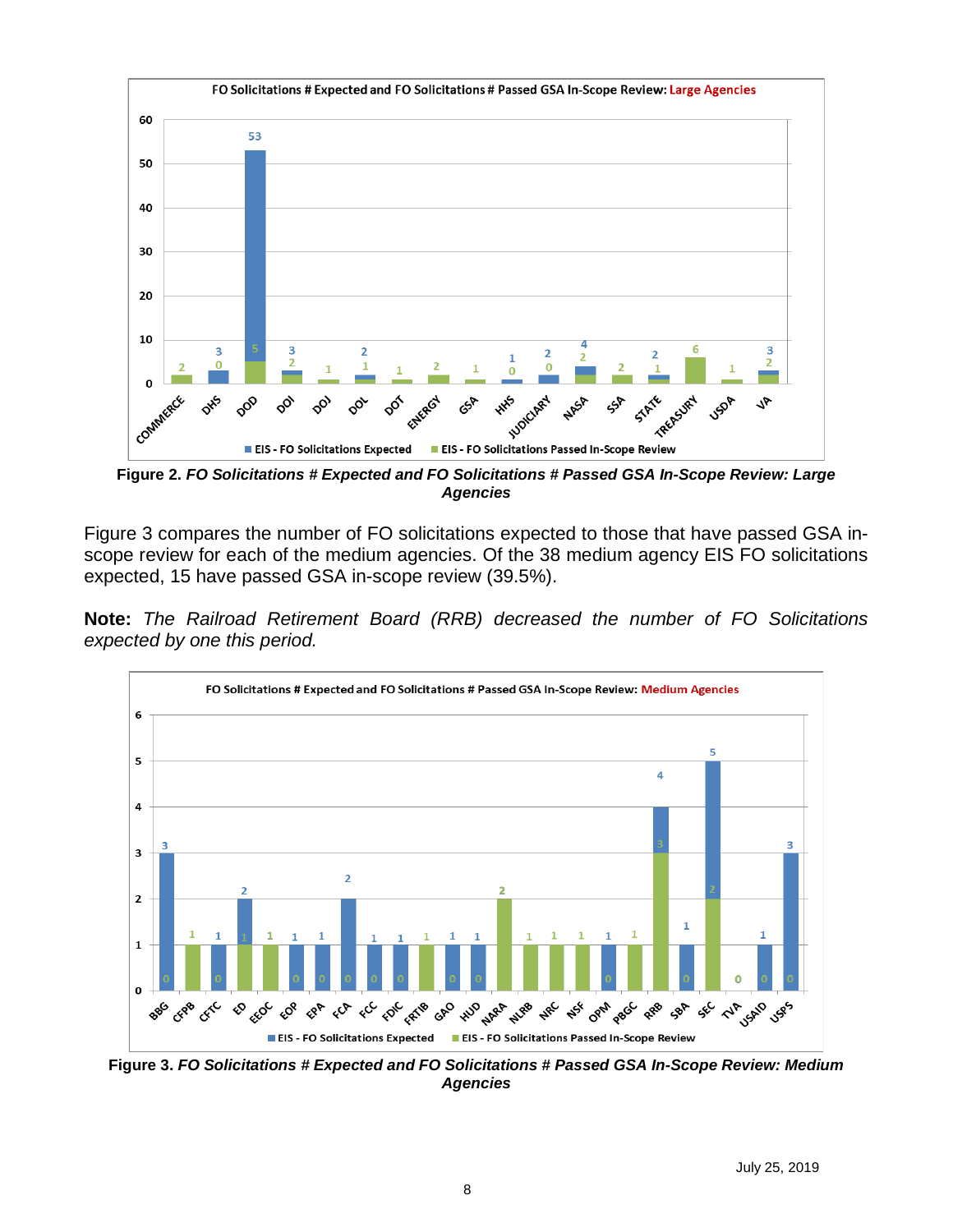#### **3.1.2 Fair Opportunity Solicitations Issued to Industry**

<span id="page-9-0"></span>Once FO solicitations have passed GSA in-scope review, agencies are able to issue them to industry. The TCC uses data provided by GSA Agency Management to track and report progress towards this metric. Agency representatives are encouraged to self-report to confirm FO solicitations issued to industry when they elect to use contracts other than EIS. The TCC will reflect this data as "Other than EIS" in Figure 4 below.

Figure 4 illustrates the number of FO solicitations expected and issued to industry for large agencies. Of the 89 large agency EIS FO solicitations expected, 16 have been issued to industry (18.0%); DOD has issued 3 of 3 FO solicitations on vehicles other than EIS.



**Note:** *The Department of the Treasury issued one FO solicitation this reporting period.*

**Figure 4.** *FO Solicitations # Expected and FO Solicitations # Issued to Industry: Large Agencies*

Figure 5 illustrates the number of FO solicitations expected and issued to industry for medium agencies. Of the 38 medium agency EIS FO solicitations expected, seven (7) have been issued to industry (18.4%). Medium agencies do not expect to release FO solicitations on contract vehicles other than EIS.

**Note:** *The Equal Employment Opportunity Commission (EEOC), National Science Foundation (NSF), and Pension Benefit Guaranty Corporation (PBGC) each issued one FO solicitation to industry this reporting period.*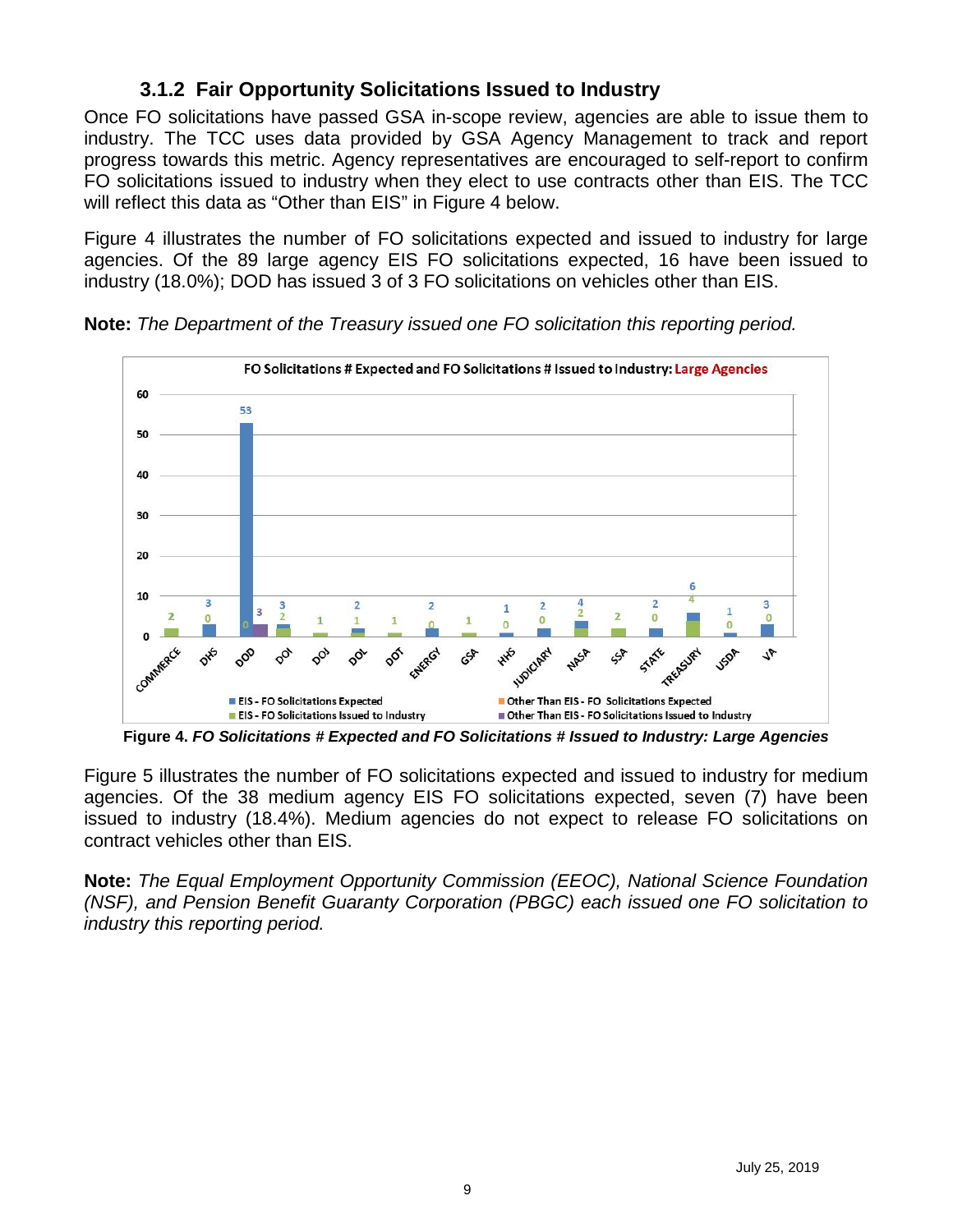

<span id="page-10-0"></span>**Figure 5.** *FO Solicitations # Expected and FO Solicitations # Issued to Industry: Medium Agencies*

#### **3.1.3 Task Orders Awarded**

An agency indicates selection of an EIS contractor by awarding at least one TO for each solicitation. Since an FO decision could result in multiple TOs, it is not possible to ascertain that all TOs have been awarded for any given FO solicitation. When an agency has awarded at least one TO for an FO solicitation, the EIS contractor(s) will report the TO awards to GSA, and GSA will register this step as complete for that FO solicitation.

Table 5 provides the number of FO solicitations expected, passed in-scope review, and issued to industry; as well as the number of TOs awarded and the date of the first TO award for large agencies.

**Note:** *National Aeronautics and Space Administration (NASA) has issued three (3) revisions to its first TO for EIS services to CenturyLink, originally awarded on April 1, 2019.*

<span id="page-10-1"></span>

|                   | <b>EIS Task Orders Awarded Status: Large Agencies</b> |                                                     |                                                                                    |                                                                   |                                         |                                               |                                       |                                                    |
|-------------------|-------------------------------------------------------|-----------------------------------------------------|------------------------------------------------------------------------------------|-------------------------------------------------------------------|-----------------------------------------|-----------------------------------------------|---------------------------------------|----------------------------------------------------|
| <b>AB</b><br>Code | Agency                                                | EIS - FO<br><b>Solicitations</b><br><b>Expected</b> | EIS - FO<br><b>Solicitations</b><br><b>Passed GSA</b><br>In-Scope<br><b>Review</b> | EIS - FO<br><b>Solicitation</b><br>s Issued to<br><b>Industry</b> | $EIS -$<br><b>TOs</b><br><b>Awarded</b> | (First)<br>TO.<br><b>Award</b><br><b>Date</b> | Latest<br>TO.<br><b>Revision</b><br># | <b>Latest TO</b><br><b>Revision</b><br><b>Date</b> |
| 1200              | <b>DEPARTMENT OF</b><br><b>AGRICULTURE</b>            |                                                     |                                                                                    | $\Omega$                                                          | $\Omega$                                |                                               |                                       |                                                    |
| 1300              | DEPARTMENT OF COMMERCE                                | 2                                                   | 2                                                                                  | 2                                                                 | $\Omega$                                |                                               |                                       |                                                    |
| 9721              | DEPARTMENT OF DEFENSE                                 | 53                                                  | 5                                                                                  | $\Omega$                                                          | $\Omega$                                |                                               |                                       |                                                    |
| 8900              | DEPARTMENT OF ENERGY                                  | 2                                                   | 2                                                                                  | $\Omega$                                                          | $\Omega$                                |                                               |                                       |                                                    |
| 7500              | DEPARTMENT OF HEALTH AND<br><b>HUMAN SERVICES</b>     |                                                     | 0                                                                                  | $\Omega$                                                          | 0                                       |                                               |                                       |                                                    |

**Table 5.** *EIS Task Orders Awarded Status: Large Agencies*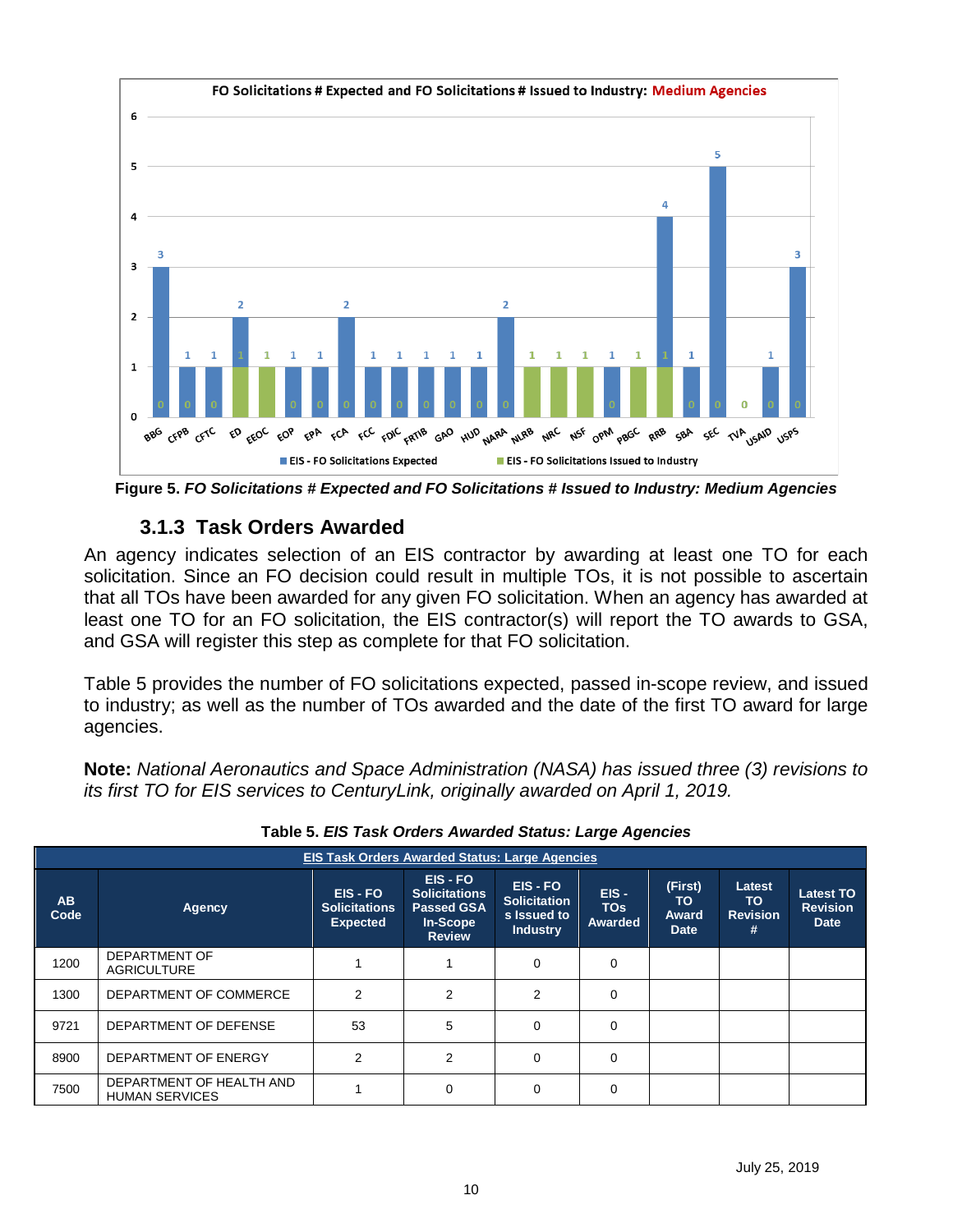|                   | <b>EIS Task Orders Awarded Status: Large Agencies</b>   |                                                     |                                                                                    |                                                                 |                                         |                                                     |                                             |                                                    |
|-------------------|---------------------------------------------------------|-----------------------------------------------------|------------------------------------------------------------------------------------|-----------------------------------------------------------------|-----------------------------------------|-----------------------------------------------------|---------------------------------------------|----------------------------------------------------|
| <b>AB</b><br>Code | Agency                                                  | EIS - FO<br><b>Solicitations</b><br><b>Expected</b> | EIS - FO<br><b>Solicitations</b><br><b>Passed GSA</b><br>In-Scope<br><b>Review</b> | EIS-FO<br><b>Solicitation</b><br>s Issued to<br><b>Industry</b> | $EIS -$<br><b>TOs</b><br><b>Awarded</b> | (First)<br><b>TO</b><br><b>Award</b><br><b>Date</b> | Latest<br><b>TO</b><br><b>Revision</b><br># | <b>Latest TO</b><br><b>Revision</b><br><b>Date</b> |
| 7000              | DEPARTMENT OF HOMELAND<br><b>SECURITY</b>               | 3                                                   | 0                                                                                  | $\Omega$                                                        | $\Omega$                                |                                                     |                                             |                                                    |
| 1500              | DEPARTMENT OF JUSTICE                                   | $\mathbf{1}$                                        | 1                                                                                  | 1                                                               | $\mathbf 0$                             |                                                     |                                             |                                                    |
| 1600              | DEPARTMENT OF LABOR                                     | 2                                                   | 1                                                                                  | 1                                                               | $\mathbf 0$                             |                                                     |                                             |                                                    |
| 1900              | DEPARTMENT OF STATE                                     | $\overline{2}$                                      | 1                                                                                  | $\Omega$                                                        | $\mathbf 0$                             |                                                     |                                             |                                                    |
| 1400              | DEPARTMENT OF THE INTERIOR                              | 3                                                   | 2                                                                                  | 2                                                               | $\Omega$                                |                                                     |                                             |                                                    |
| 2000              | DEPARTMENT OF THE<br><b>TREASURY</b>                    | 6                                                   | 6                                                                                  | 4                                                               | $\Omega$                                |                                                     |                                             |                                                    |
| 6900              | <b>DEPARTMENT OF</b><br><b>TRANSPORTATION</b>           | 1                                                   | 1                                                                                  | 1                                                               | 0                                       |                                                     |                                             |                                                    |
| 3600              | DEPARTMENT OF VETERANS<br><b>AFFAIRS</b>                | 3                                                   | $\overline{2}$                                                                     | 0                                                               | $\Omega$                                |                                                     |                                             |                                                    |
| 4700              | <b>GENERAL SERVICES</b><br><b>ADMINISTRATION</b>        | $\mathbf{1}$                                        | $\mathbf{1}$                                                                       | 1                                                               | $\Omega$                                |                                                     |                                             |                                                    |
| 1000              | <b>JUDICIARY</b>                                        | 2                                                   | $\Omega$                                                                           | $\Omega$                                                        | $\Omega$                                |                                                     |                                             |                                                    |
| 8000              | NATIONAL AERONAUTICS AND<br><b>SPACE ADMINISTRATION</b> | 4                                                   | $\overline{2}$                                                                     | $\mathcal{P}$                                                   | $\mathbf{1}$                            | 4/1/2019                                            | 3                                           | 5/16/2019                                          |
| 2804              | <b>SOCIAL SECURITY</b><br><b>ADMINISTRATION</b>         | $\overline{2}$                                      | $\overline{2}$                                                                     | $\overline{2}$                                                  | 0                                       |                                                     |                                             |                                                    |
| <b>TOTALS</b>     |                                                         | 89                                                  | 29                                                                                 | 16                                                              | $\mathbf{1}$                            |                                                     |                                             |                                                    |

Table 6 provides the number of FO solicitations expected, passed in-scope review, and issued to industry; as well as the number of TOs awarded and the date of the first TO award for medium agencies.

<span id="page-11-0"></span>**Note:** *RRB has issued one revision to its first TO for EIS services to CenturyLink, originally awarded on June 1, 2019.* 

|            | <b>EIS Task Orders Awarded Status: Medium Agencies</b> |                                                     |                                                                                    |                                                                       |                      |                                           |                                        |                                                    |
|------------|--------------------------------------------------------|-----------------------------------------------------|------------------------------------------------------------------------------------|-----------------------------------------------------------------------|----------------------|-------------------------------------------|----------------------------------------|----------------------------------------------------|
| AB<br>Code | <b>Agency</b>                                          | EIS - FO<br><b>Solicitations</b><br><b>Expected</b> | EIS - FO<br><b>Solicitations</b><br><b>Passed GSA</b><br>In-Scope<br><b>Review</b> | EIS-FO<br><b>Solicitations</b><br><b>Issued to</b><br><b>Industry</b> | EIS - TOS<br>Awarded | (First) TO<br><b>Award</b><br><b>Date</b> | Latest<br><b>TO</b><br><b>Revision</b> | <b>Latest TO</b><br><b>Revision</b><br><b>Date</b> |
| 9568       | <b>BROADCASTING BOARD OF</b><br><b>GOVERNORS</b>       | 3                                                   | $\Omega$                                                                           | $\Omega$                                                              | $\Omega$             |                                           |                                        |                                                    |
| 9507       | <b>COMMODITY FUTURES</b><br><b>TRADING COMMISSION</b>  |                                                     | $\Omega$                                                                           | $\Omega$                                                              | $\Omega$             |                                           |                                        |                                                    |
| 9559       | <b>CONSUMER FINANCIAL</b><br>PROTECTION BUREAU         |                                                     |                                                                                    | $\Omega$                                                              | $\Omega$             |                                           |                                        |                                                    |
| 9100       | DEPARTMENT OF EDUCATION                                | 2                                                   |                                                                                    |                                                                       | $\Omega$             |                                           |                                        |                                                    |
| 8600       | DEPARTMENT OF HOUSING<br>AND URBAN DEVELOPMENT         |                                                     | $\Omega$                                                                           | $\Omega$                                                              | $\Omega$             |                                           |                                        |                                                    |
| 6800       | <b>ENVIRONMENTAL</b><br>PROTECTION AGENCY              |                                                     | $\Omega$                                                                           | $\Omega$                                                              | $\Omega$             |                                           |                                        |                                                    |
| 4500       | <b>EQUAL EMPLOYMENT</b><br>OPPORTUNITY COMMISSION      |                                                     |                                                                                    |                                                                       | $\Omega$             |                                           |                                        |                                                    |
| 1100       | EXECUTIVE OFFICE OF THE<br><b>PRESIDENT</b>            |                                                     | 0                                                                                  | $\Omega$                                                              | $\Omega$             |                                           |                                        |                                                    |

**Table 6. EIS** *Task Orders Awarded Status: Medium Agencies*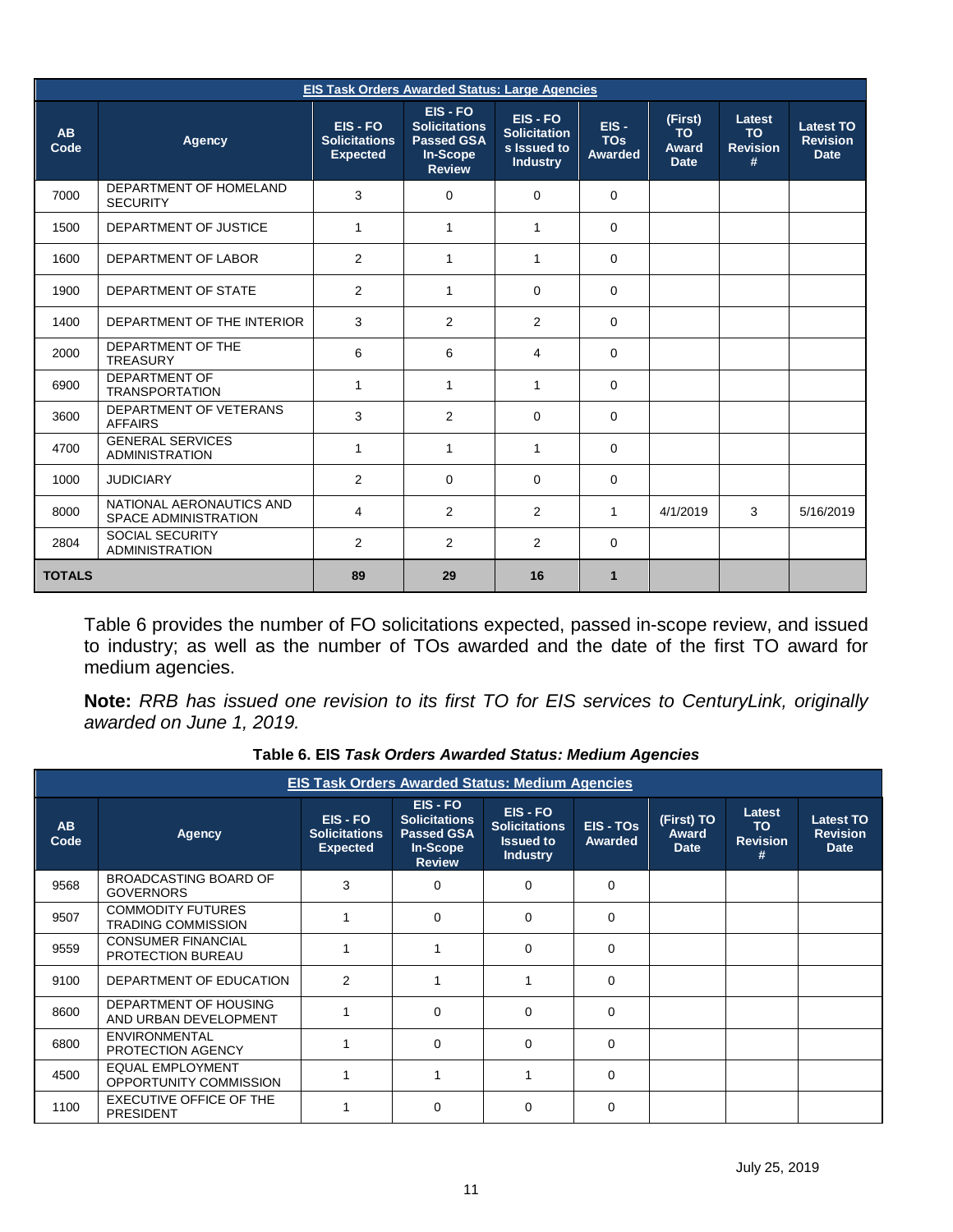|                   |                                                                    |                                                     |                                                                                      | <b>EIS Task Orders Awarded Status: Medium Agencies</b>                  |                             |                                    |                                             |                                                    |
|-------------------|--------------------------------------------------------------------|-----------------------------------------------------|--------------------------------------------------------------------------------------|-------------------------------------------------------------------------|-----------------------------|------------------------------------|---------------------------------------------|----------------------------------------------------|
| <b>AB</b><br>Code | Agency                                                             | EIS - FO<br><b>Solicitations</b><br><b>Expected</b> | $EIS - FO$<br><b>Solicitations</b><br><b>Passed GSA</b><br>In-Scope<br><b>Review</b> | EIS - FO<br><b>Solicitations</b><br><b>Issued to</b><br><b>Industry</b> | EIS - TOS<br><b>Awarded</b> | (First) TO<br>Award<br><b>Date</b> | Latest<br><b>TO</b><br><b>Revision</b><br># | <b>Latest TO</b><br><b>Revision</b><br><b>Date</b> |
| 7800              | <b>FARM CREDIT</b><br><b>ADMINISTRATION</b>                        | 2                                                   | $\Omega$                                                                             | $\mathbf 0$                                                             | $\mathbf 0$                 |                                    |                                             |                                                    |
| 2700              | FEDERAL COMMUNICATIONS<br><b>COMMISSION</b>                        | $\mathbf{1}$                                        | $\Omega$                                                                             | $\Omega$                                                                | $\Omega$                    |                                    |                                             |                                                    |
| 5100              | <b>FEDERAL DEPOSIT</b><br>INSURANCE CORPORATION                    | $\mathbf{1}$                                        | $\Omega$                                                                             | $\Omega$                                                                | $\Omega$                    |                                    |                                             |                                                    |
| 2600              | FEDERAL RETIREMENT<br>THRIFT INVESTMENT BOARD                      | $\mathbf{1}$                                        | $\mathbf{1}$                                                                         | $\Omega$                                                                | $\Omega$                    |                                    |                                             |                                                    |
| 0500              | <b>GOVERNMENT</b><br>ACCOUNTABILITY OFFICE                         | $\mathbf{1}$                                        | $\Omega$                                                                             | $\Omega$                                                                | $\Omega$                    |                                    |                                             |                                                    |
| 8800              | NATIONAL ARCHIVES AND<br>RECORDS ADMINISTRATION                    | 2                                                   | 2                                                                                    | $\Omega$                                                                | $\Omega$                    |                                    |                                             |                                                    |
| 6300              | NATIONAL LABOR RELATIONS<br><b>BOARD</b>                           | $\mathbf{1}$                                        | $\mathbf{1}$                                                                         | 1                                                                       | $\Omega$                    |                                    |                                             |                                                    |
| 4900              | NATIONAL SCIENCE<br><b>FOUNDATION</b>                              | $\mathbf{1}$                                        | $\mathbf{1}$                                                                         | 1                                                                       | $\Omega$                    |                                    |                                             |                                                    |
| 3100              | NUCLEAR REGULATORY<br><b>COMMISSION</b>                            | $\mathbf{1}$                                        | $\mathbf{1}$                                                                         | $\mathbf{1}$                                                            | $\Omega$                    |                                    |                                             |                                                    |
| 2400              | OFFICE OF PERSONNEL<br><b>MANAGEMENT</b>                           | $\mathbf{1}$                                        | $\Omega$                                                                             | $\Omega$                                                                | $\mathbf 0$                 |                                    |                                             |                                                    |
| 1606              | PENSION BENEFIT GUARANTY<br>CORPORATION                            | $\mathbf{1}$                                        | $\mathbf{1}$                                                                         | $\mathbf{1}$                                                            | $\mathbf 0$                 |                                    |                                             |                                                    |
| 6000              | RAILROAD RETIREMENT<br><b>BOARD</b>                                | 4                                                   | 3                                                                                    | $\mathbf{1}$                                                            | $\mathbf{1}$                | 6/1/2019                           | $\mathbf{1}$                                | 6/19/2019                                          |
| 5000              | SECURITIES AND EXCHANGE<br><b>COMMISSION</b>                       | 5                                                   | 2                                                                                    | $\Omega$                                                                | $\Omega$                    |                                    |                                             |                                                    |
| 7300              | <b>SMALL BUSINESS</b><br><b>ADMINISTRATION</b>                     | $\mathbf{1}$                                        | $\Omega$                                                                             | $\Omega$                                                                | $\Omega$                    |                                    |                                             |                                                    |
| 6400              | <b>TENNESSEE VALLEY</b><br><b>AUTHORITY</b>                        | $\Omega$                                            | $\Omega$                                                                             | $\Omega$                                                                | $\Omega$                    |                                    |                                             |                                                    |
| 1800              | UNITED STATES POSTAL<br><b>SERVICE</b>                             | 3                                                   | $\Omega$                                                                             | $\Omega$                                                                | $\Omega$                    |                                    |                                             |                                                    |
| 7200              | <b>US AGENCY FOR</b><br><b>INTERNATIONAL</b><br><b>DEVELOPMENT</b> | $\mathbf{1}$                                        | $\Omega$                                                                             | $\Omega$                                                                | $\Omega$                    |                                    |                                             |                                                    |
| <b>TOTALS</b>     |                                                                    | 38                                                  | 15                                                                                   | $\overline{7}$                                                          | $\mathbf{1}$                |                                    | $\mathbf{1}$                                |                                                    |

#### <span id="page-12-0"></span>**4 Transition Execution Progress**

Once TOs have been awarded, agencies work directly with EIS contractors to execute the transition of services. Transition is considered complete when all SIRs from expiring contracts have been disconnected and BV has been reduced to zero.

#### <span id="page-12-1"></span>**4.1 Government-wide**

This section identifies transition progress Government-wide for the following metrics: SIR disconnected, SIR PWV disconnected, and BV reduction. Figure 6 illustrates Government-wide trending of these metrics where the goal for all measures is 100%.

**Note**: *The TCC removed 20,721 SIRs from TI due to changing Telephone System Identification (TSID) and Billing Account Code (BAC) business rules. The impact to the contracts was a reduction in WITS 3 data by 19,511 SIRs and GSA RLS data by 1,210 SIRs. Within WITS 3, Verizon was reduced by 10,907 SIRs, and Level 3 was reduced by 8,604 SIRs.*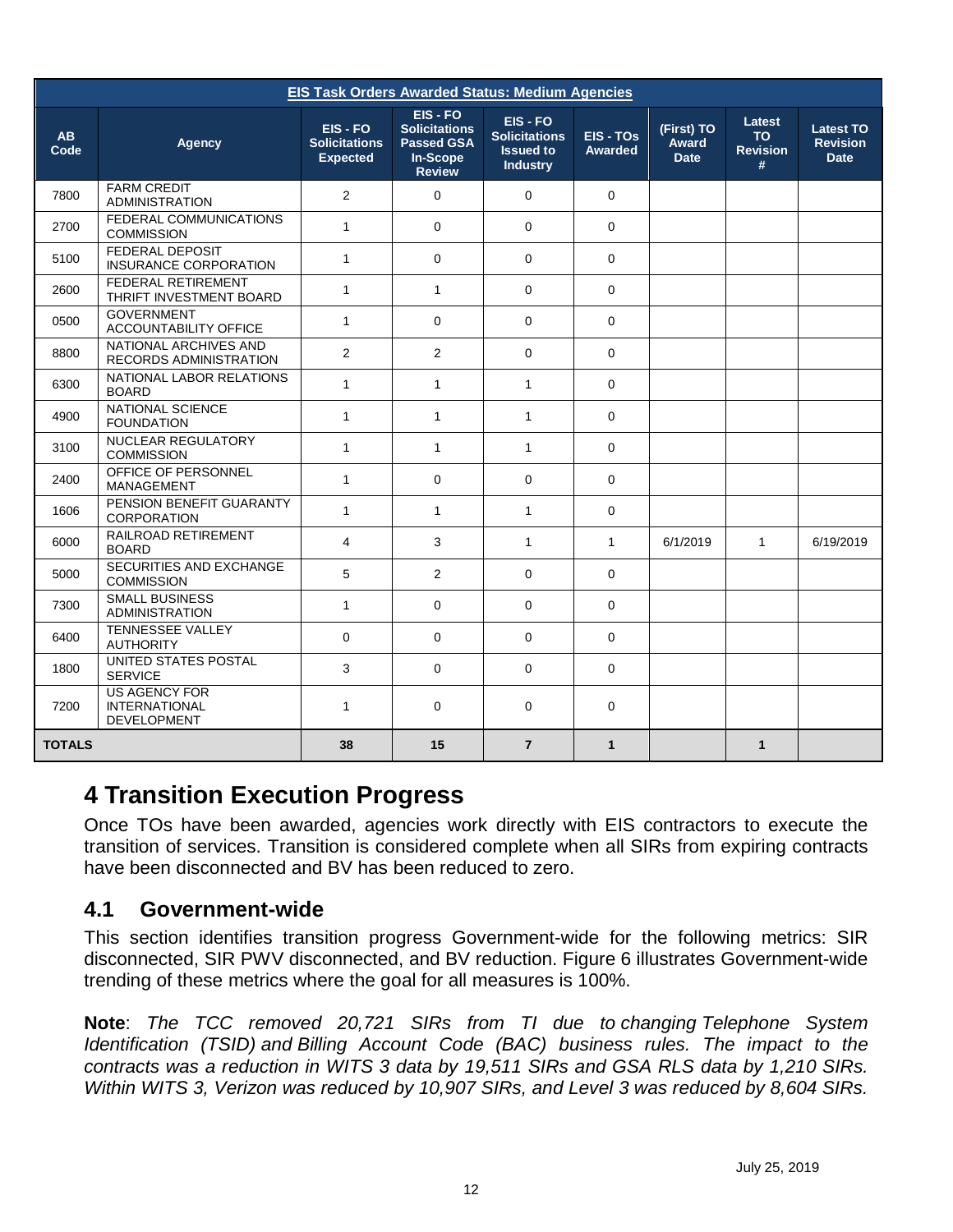*The Department of Homeland Security (DHS), the Department of Health & Human Services (HHS), VA, and DOD accounted for 95% of the total SIRs removed from TI.*



**Figure 6.** *Quarterly Trending % Complete: Government-wide*

#### <span id="page-13-0"></span>**4.2 Transition Progress – Agency Category**

This section identifies transition progress by agency category based on SIR disconnected and SIR PWV disconnected metrics.

#### <span id="page-13-1"></span>**4.2.1 Transition Progress - Large Agencies**

Figure 7 illustrates the comparison between the baseline SIR counts and current SIR counts for each of the large agencies.



**Figure 7.** *SIR # Active – Baseline to Current: Large Agencies*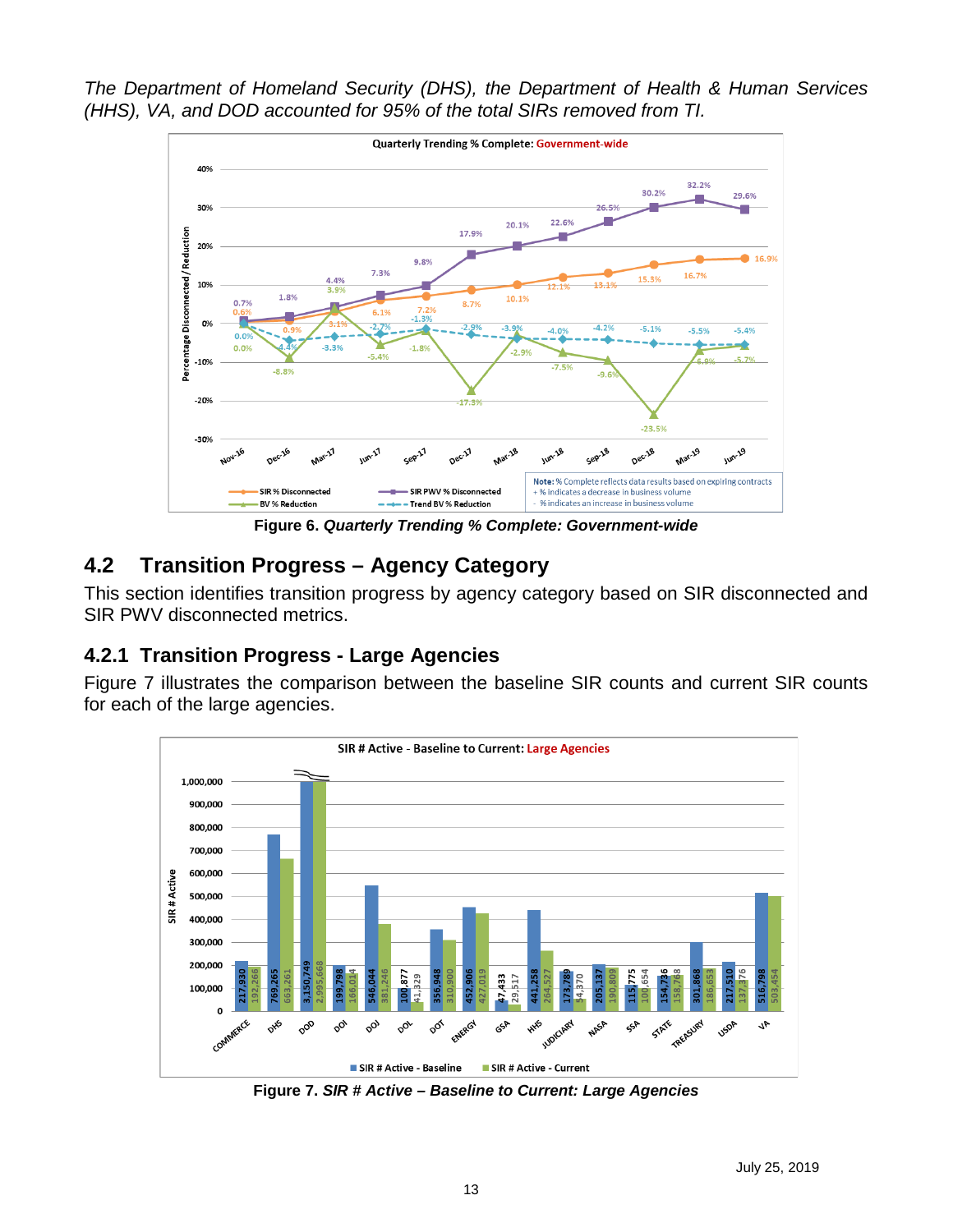Figure 8 illustrates the comparison between the baseline SIR PWV counts and current SIR PWV counts for each of the large agencies.



**Figure 8.** *SIR PWV # Active – Baseline to Current: Large Agencies*

#### <span id="page-14-0"></span>**4.2.2 Transition Progress - Medium Agencies**

Figure 9 illustrates the comparison between the baseline SIR counts and current SIR counts for each of the medium agencies.



**Figure 9.** *SIR # Active – Baseline to Current: Medium Agencies*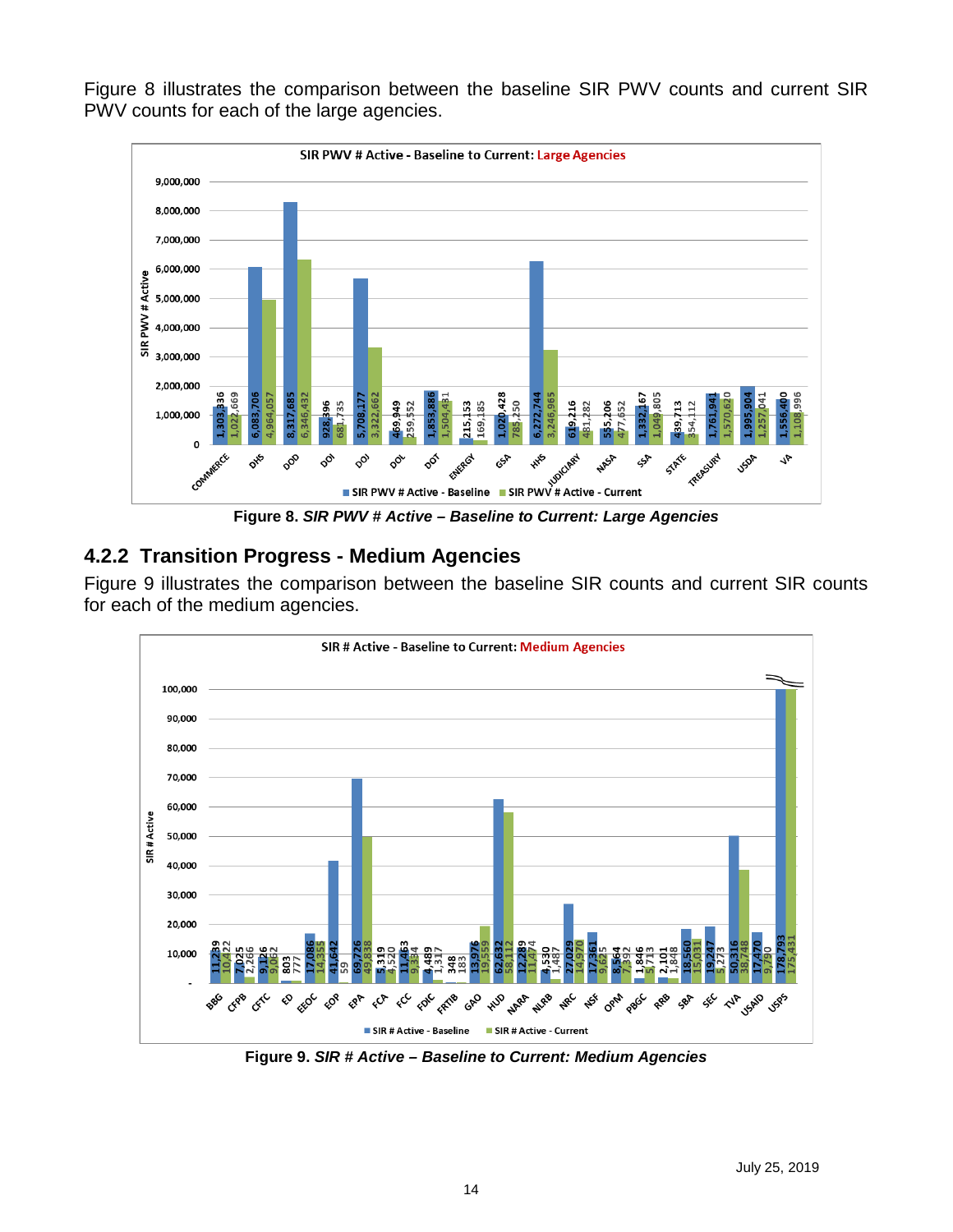

Figure 10 illustrates the comparison between the baseline SIR PWV counts and current SIR PWV counts for each of the medium agencies.

**Figure 10.** *SIR PWV # Active – Baseline to Current: Medium Agencies*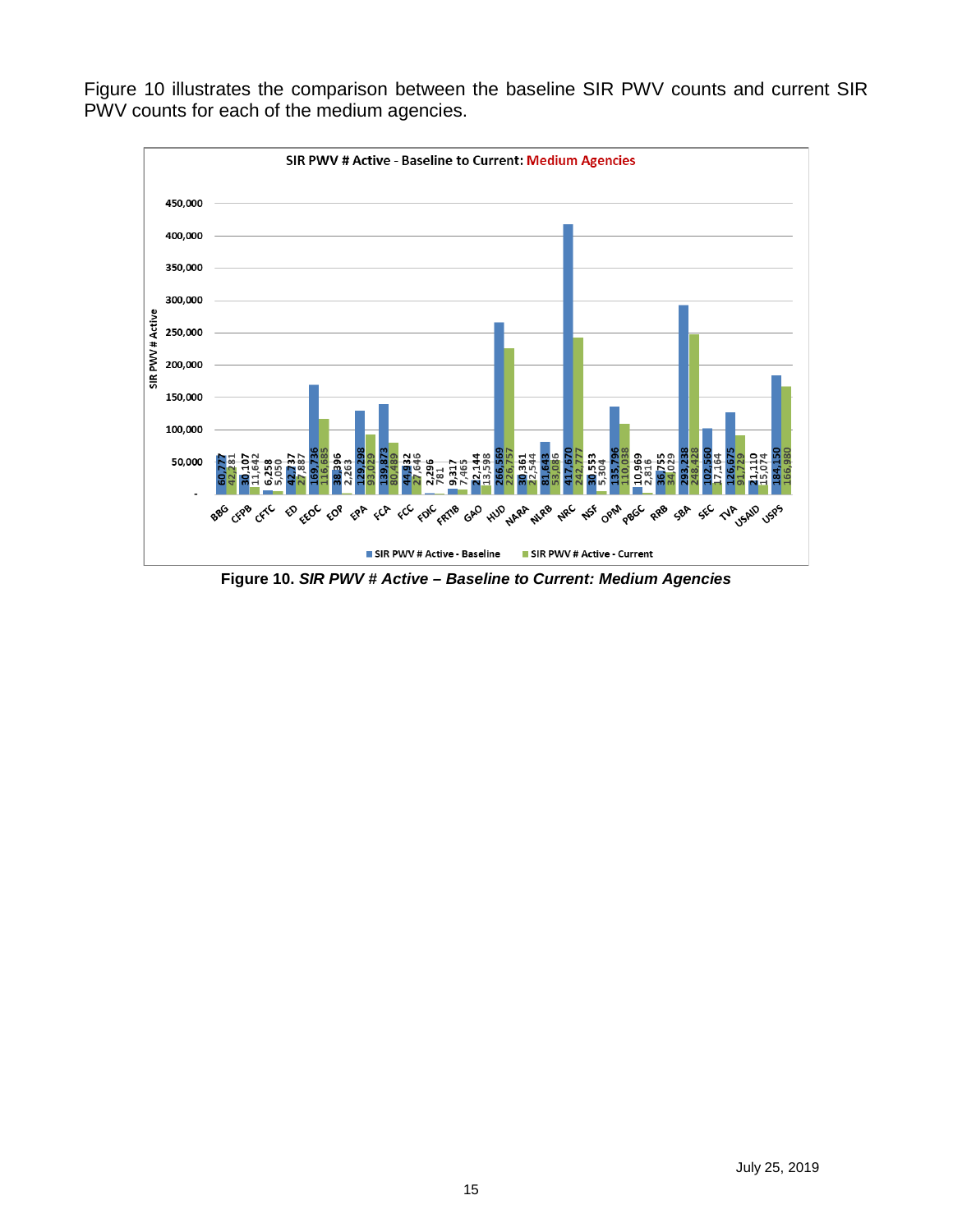| Appendix A – Acronyms |  |  |
|-----------------------|--|--|
|-----------------------|--|--|

<span id="page-16-0"></span>

| <b>Acronym</b>                  | <b>Definition</b>                                                                                 |
|---------------------------------|---------------------------------------------------------------------------------------------------|
| AB                              | Agency Bureau                                                                                     |
| AM                              | <b>Agency Management</b>                                                                          |
| <b>ATP</b>                      | <b>Agency Transition Plan</b>                                                                     |
| <b>ATS</b>                      | <b>Agency Transition Sponsor</b>                                                                  |
| <b>BAC</b>                      | <b>Billing Account Code</b>                                                                       |
| <b>BBG</b>                      | <b>Broadcasting Board of Governors</b>                                                            |
| <b>BV</b>                       | <b>Business Volume</b>                                                                            |
| <b>CFPB</b>                     | <b>Consumer Financial Protection Bureau</b>                                                       |
| <b>CFTC</b>                     | <b>Commodity Futures Trading Commission</b>                                                       |
| <b>CIO</b>                      | <b>Chief Information Officer</b>                                                                  |
| <b>CLIN</b>                     | <b>Contract Line Item Number</b>                                                                  |
| $\overline{DC}$                 | District of Columbia                                                                              |
| <b>DHS</b>                      | Department of Homeland Security                                                                   |
| <b>DOD</b>                      | Department of Defense                                                                             |
| <b>DOI</b>                      | Department of the Interior                                                                        |
| <b>DOJ</b>                      | Department of Justice                                                                             |
| <b>DOL</b>                      | Department of Labor                                                                               |
| <b>DOT</b>                      | Department of Transportation                                                                      |
| <b>ED</b>                       | Department of Education                                                                           |
| <b>EEOC</b>                     | <b>Equal Employment Opportunity Commission</b>                                                    |
| <b>EIS</b>                      | <b>Enterprise Infrastructure Solutions</b>                                                        |
| <b>E-MORRIS</b>                 | Enhanced Monthly On-Line Records and Reports of Information Technology Services                   |
| <b>EOP</b>                      | <b>Executive Office of the President</b>                                                          |
| <b>EPA</b>                      | <b>Environmental Protection Agency</b>                                                            |
| <b>FBI</b>                      | Federal Bureau of Investigation                                                                   |
| <b>FCA</b>                      | Farm Credit Administration                                                                        |
| <b>FCC</b>                      | <b>Federal Communications Commission</b>                                                          |
| FO                              | <b>Fair Opportunity</b>                                                                           |
| <b>FDIC</b>                     | <b>Federal Deposit Insurance Corporation</b>                                                      |
| <b>FRTIB</b>                    | <b>Federal Retirement Thrift Investment Board</b>                                                 |
| <b>FY</b>                       | <b>Fiscal Year</b>                                                                                |
| GAO                             | Government Accountability Office                                                                  |
| <b>GSA</b>                      | <b>General Services Administration</b>                                                            |
| <b>HHS</b>                      | Department of Health and Human Services                                                           |
| <b>HUD</b>                      | Department of Housing and Urban Development                                                       |
| IAA                             | Interagency Agreement                                                                             |
| <b>IAG</b>                      | Infrastructure Advisory Group                                                                     |
| ITT                             | Integrated Transition Team                                                                        |
| <b>LMS</b>                      | Large, Medium, Small                                                                              |
| <b>LTM</b>                      | <b>Lead Transition Manager</b>                                                                    |
| <b>NARA</b>                     | National Archives and Records Administration                                                      |
| <b>NASA</b><br><b>NBIP-VPNS</b> | National Aeronautics and Space Administration                                                     |
|                                 | Network-Based Internet Protocol Virtual Private Network Service<br>National Labor Relations Board |
| <b>NLRB</b>                     |                                                                                                   |
| <b>NRC</b>                      | <b>Nuclear Regulatory Commission</b>                                                              |
| <b>NSF</b><br><b>OPM</b>        | <b>National Science Foundation</b><br>Office of Personnel Management                              |
| <b>PBGC</b>                     |                                                                                                   |
| <b>POC</b>                      | Pension Benefit Guaranty Corporation<br>Point of Contact                                          |
| <b>PWV</b>                      |                                                                                                   |
| <b>RLS</b>                      | Proportional Weighted Value                                                                       |
| <b>RRB</b>                      | <b>Regional Local Service</b><br><b>Railroad Retirement Board</b>                                 |
|                                 |                                                                                                   |
| <b>SBA</b>                      | <b>Small Business Administration</b>                                                              |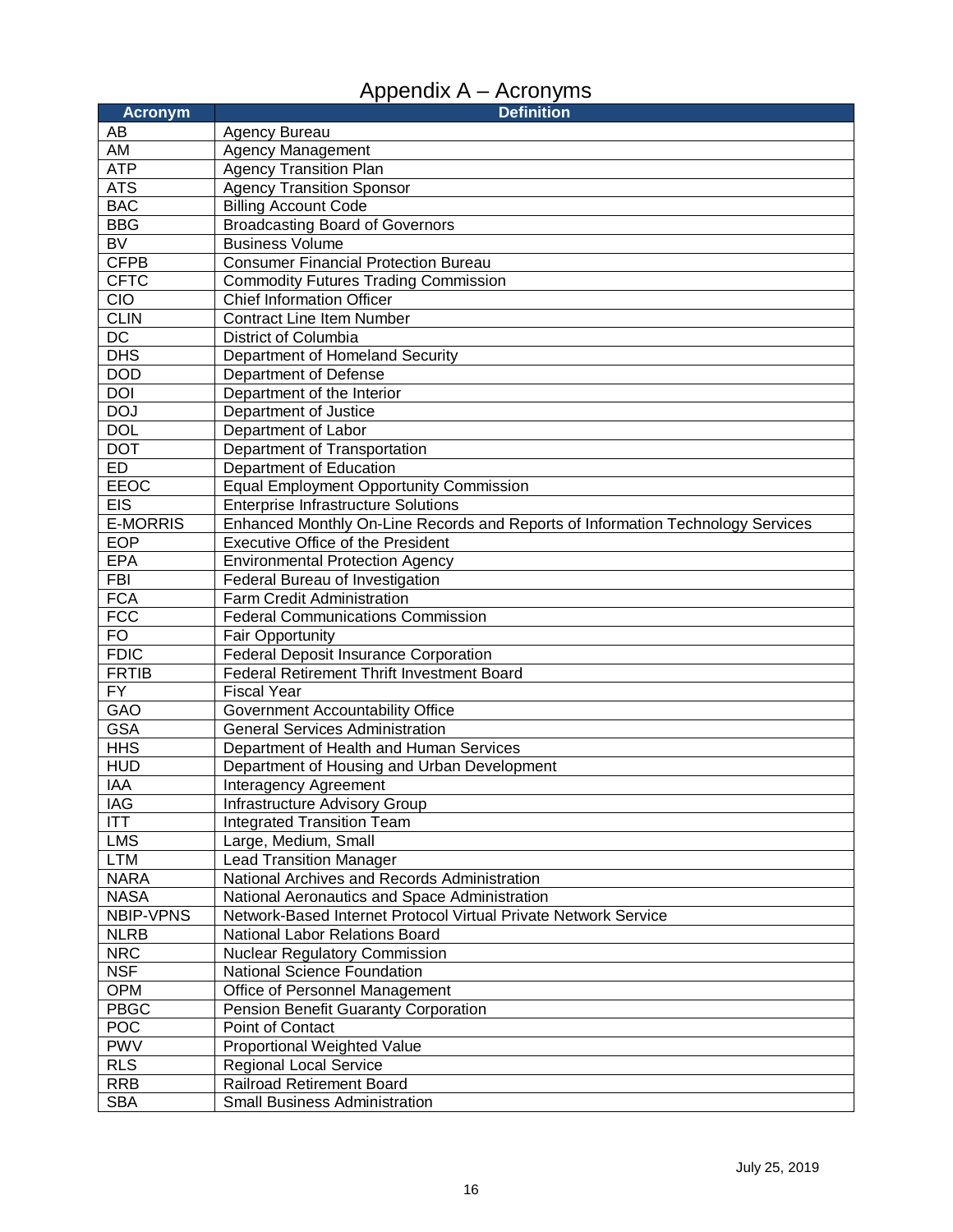| <b>Acronym</b> | <b>Definition</b>                                |
|----------------|--------------------------------------------------|
| <b>SEC</b>     | Securities Exchange Commission                   |
| <b>SIR</b>     | Service Instance Record                          |
| <b>SSA</b>     | Social Security Administration                   |
| <b>TCC</b>     | <b>Transition Coordination Center</b>            |
| TI             | <b>Transition Inventory</b>                      |
| <b>TO</b>      | <b>Task Order</b>                                |
| <b>TOCO</b>    | <b>Transition Ordering Contracting Officer</b>   |
| <b>TOPS</b>    | Telecommunications Ordering and Pricing System   |
| <b>TPTR</b>    | <b>Transition Progress Tracking Report</b>       |
| <b>TSID</b>    | Telephone System Identification                  |
| <b>TVA</b>     | <b>Tennessee Valley Authority</b>                |
| <b>USAID</b>   | US Agency for International Development          |
| <b>USDA</b>    | <b>US Department of Agriculture</b>              |
| <b>USPS</b>    | <b>United States Postal Service</b>              |
| VA             | Department of Veterans Affairs                   |
| <b>WITS</b>    | Washington Interagency Telecommunications System |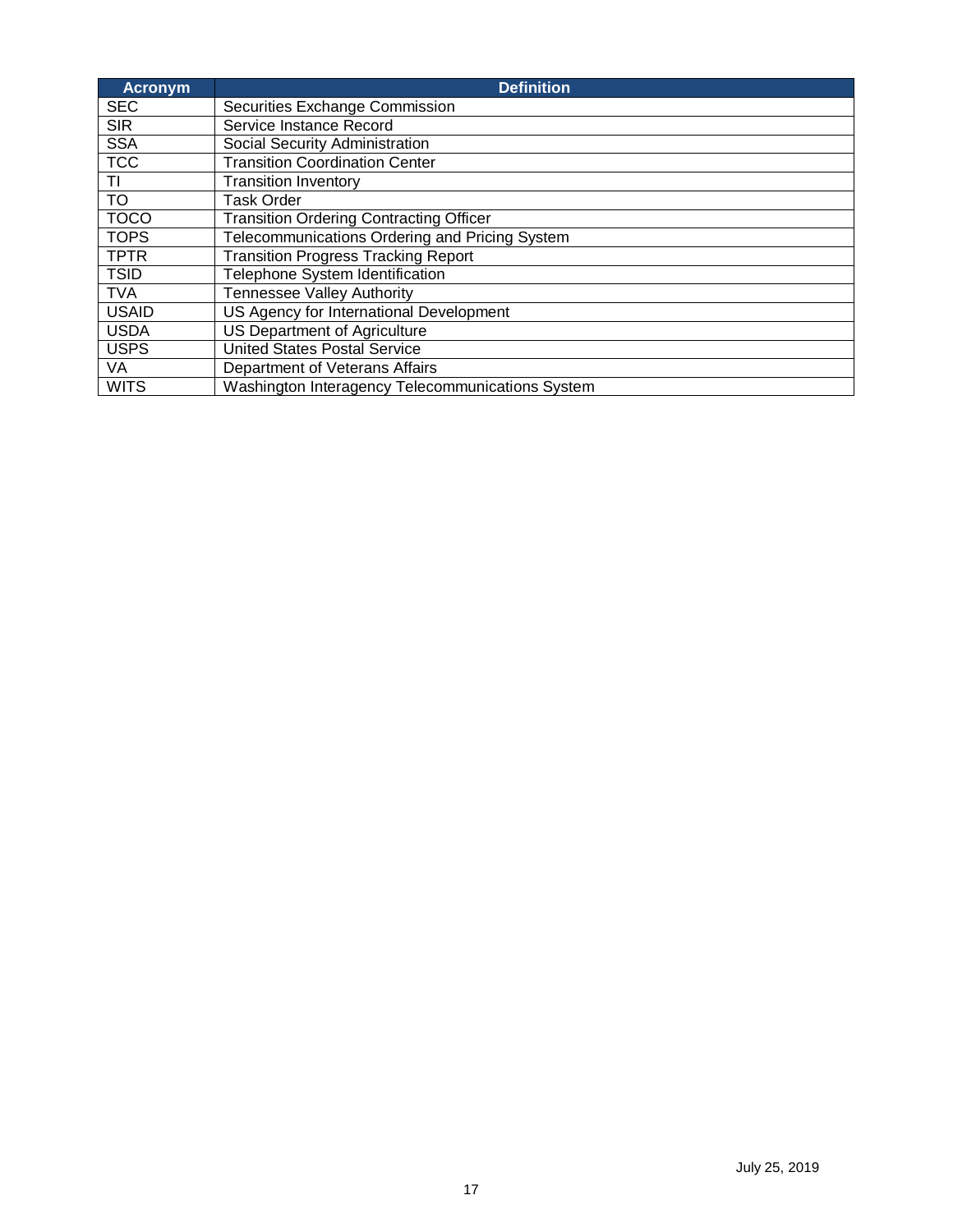### Appendix B – Transition Progress Milestones Gantt Chart

<span id="page-18-0"></span>The below Gantt Chart illustrates key milestones and target dates established for tracking the progress of transition.

| Task Name                                 | 2015 | 2016 | 201'  | 2018 | 2019 | 2020 | 2021                   | 2022             | 2023 | 2024 |
|-------------------------------------------|------|------|-------|------|------|------|------------------------|------------------|------|------|
| CIOs deliver Transition Plans to ITS*     |      |      | 10/31 |      |      |      |                        |                  |      |      |
| Agencies issue solicitations to industry* |      |      |       |      | 3/29 |      |                        |                  |      |      |
|                                           |      |      |       |      |      |      |                        |                  |      |      |
| Agencies award EIS task orders*           |      |      |       |      |      | 9/30 |                        |                  |      |      |
| Transition 50% complete*                  |      |      |       |      |      |      | $\Leftrightarrow$ 3/31 |                  |      |      |
| Transition 90% complete*                  |      |      |       |      |      |      |                        | $\triangle$ 3/31 |      |      |
| Transition 100% complete (disconnected)*  |      |      |       |      |      |      |                        | 19/30            |      |      |
| Networx Extension 2                       |      |      |       |      |      |      |                        |                  | 5/31 |      |
| Regional LSA Extension 2                  |      |      |       |      |      |      |                        |                  | 5/31 |      |
| *Measured and reported monthly            |      |      |       |      |      |      |                        |                  |      |      |
|                                           |      |      |       |      |      |      |                        |                  |      |      |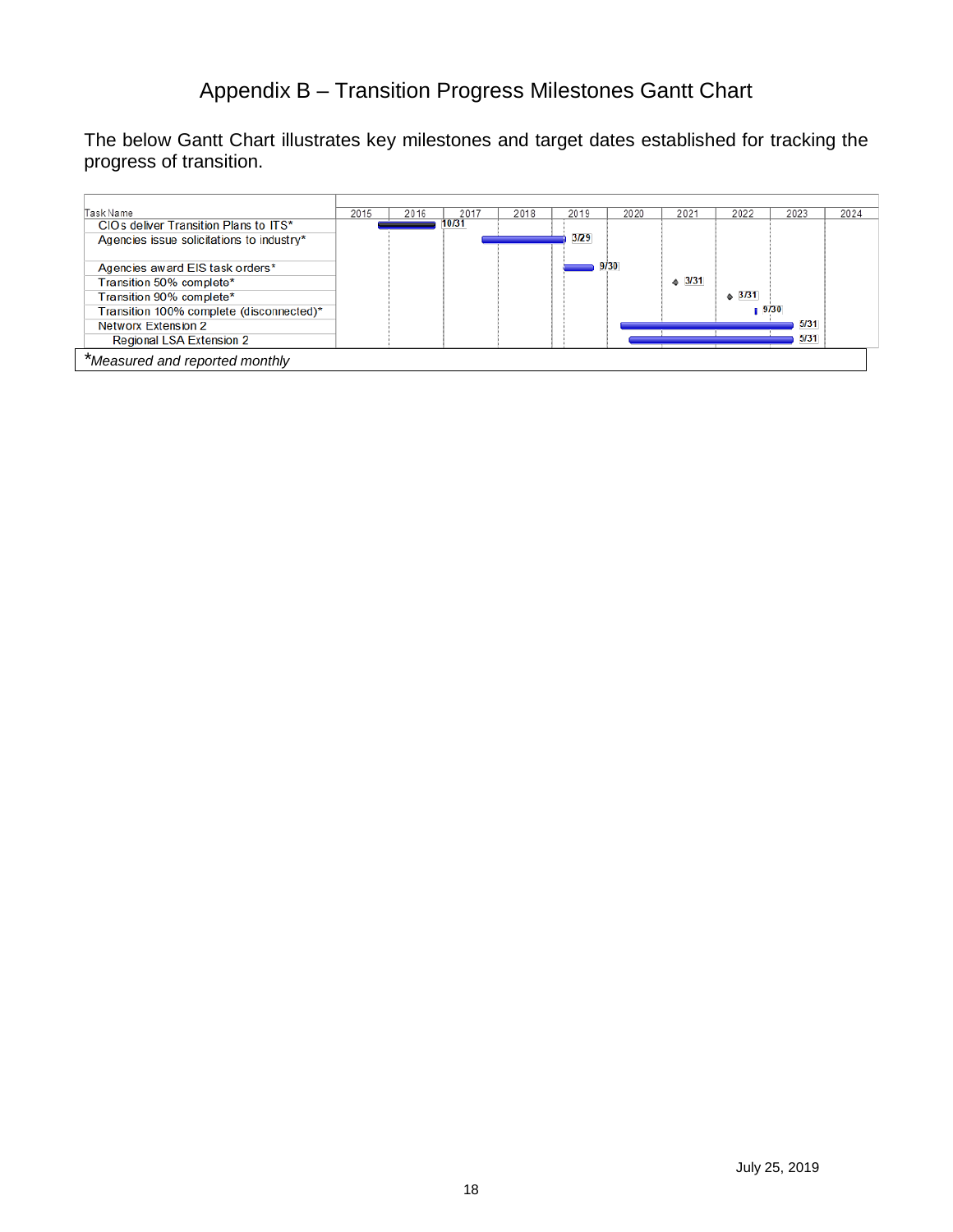## Appendix C – Key Metrics

<span id="page-19-0"></span>

| <b>Tracking Metric</b>                        | <b>Target Date</b> | <b>Definition</b>                                                                                                                                                                                        | <b>Measurement</b>                                                                                                                                                                                                                                                                                                                                                                                                                                                                                                                                                                                                |
|-----------------------------------------------|--------------------|----------------------------------------------------------------------------------------------------------------------------------------------------------------------------------------------------------|-------------------------------------------------------------------------------------------------------------------------------------------------------------------------------------------------------------------------------------------------------------------------------------------------------------------------------------------------------------------------------------------------------------------------------------------------------------------------------------------------------------------------------------------------------------------------------------------------------------------|
| <b>ITT Assigned</b>                           | 6/30/2016          | Agency Transition Sponsor (ATS),<br><b>Transition Ordering Contracting Officer</b><br>(TOCO), and Lead Transition Manager<br>(LTM) assigned by agency as part of<br>the Integrated Transition Team (ITT) | TCC received Transition Team POC info from Agency<br>CIO or other known contact                                                                                                                                                                                                                                                                                                                                                                                                                                                                                                                                   |
| <b>TI Access</b>                              | 10/31/2016         | Agency access to Transition Inventory<br>(TI) data                                                                                                                                                       | Agency has at least one E-MORRIS user account to<br>view/confirm TI data                                                                                                                                                                                                                                                                                                                                                                                                                                                                                                                                          |
| IAA Signed                                    | 5/31/2017          | Interagency Agreement (IAA) signed                                                                                                                                                                       | TCC received IAA signed by Agency and GSA; or IAA not<br>required                                                                                                                                                                                                                                                                                                                                                                                                                                                                                                                                                 |
| <b>ATP Submitted</b>                          | 10/31/2016         | Agency Transition Plan (ATP) submitted                                                                                                                                                                   | TCC received ATP signed by ATS and it includes at least<br>the info from the outline in the Transition Handbook                                                                                                                                                                                                                                                                                                                                                                                                                                                                                                   |
| Solicitations Issued to<br>Industry           | 3/31/2019          | Agencies will issue EIS solicitations,<br>that have passed scope review, to<br>industry for proposals                                                                                                    | Agency reports to GSA as solicitations are issued to<br>industry for proposals. Agency Management will collect<br>data and make available to the TCC through the<br>solicitation forecast by the end of each month<br>Note: After this target date, GSA reserves the option to<br>cut off GSA-funded Transition Ordering Assistance (TOA)<br>support for agencies' solicitation development. GSA will<br>work with agencies unable to meet this date on an<br>individual basis. GSA will process contract modifications<br>on Networx and WITS 3 (direct order contracts) only for<br>mission essential services. |
| <b>Task Orders Awarded</b>                    | 9/30/2019          | At least one task order awarded for<br>each solicitation as reported by EIS<br>contractor through Conexus                                                                                                | As EIS contractors receive task orders, they report them<br>to GSA, and the TOs are recorded in Conexus; GSA will<br>track that at least one TO is awarded for each solicitation<br>the agency has forecasted<br>Note: After this target date, GSA will cease adding<br>services on Regional Local Service contracts (aka LSAs)<br>that comprise the full service program                                                                                                                                                                                                                                         |
| Transition 50%<br>Complete                    | 3/31/2021          | Proportional Weighted Value (PWV)<br>percentage disconnected                                                                                                                                             | 50% of TI is disconnected as reported by Networx<br>contractors, WITS 3 PMO, and TOPS based on SIR PWV<br>disconnects                                                                                                                                                                                                                                                                                                                                                                                                                                                                                             |
| Transition 90%<br>Complete                    | 3/31/2022          | PWV percentage disconnected                                                                                                                                                                              | 90% of TI is disconnected as reported by Networx<br>contractors, WITS 3 PMO, and TOPS based on SIR PWV<br>disconnects                                                                                                                                                                                                                                                                                                                                                                                                                                                                                             |
| Transition 100%<br>Complete<br>(disconnected) | 9/30/2022          | 100% of services disconnected                                                                                                                                                                            | 100% of TI is disconnected as reported by Networx<br>contractors, WITS 3 PMO, and TOPS based on SIR PWV<br>disconnects                                                                                                                                                                                                                                                                                                                                                                                                                                                                                            |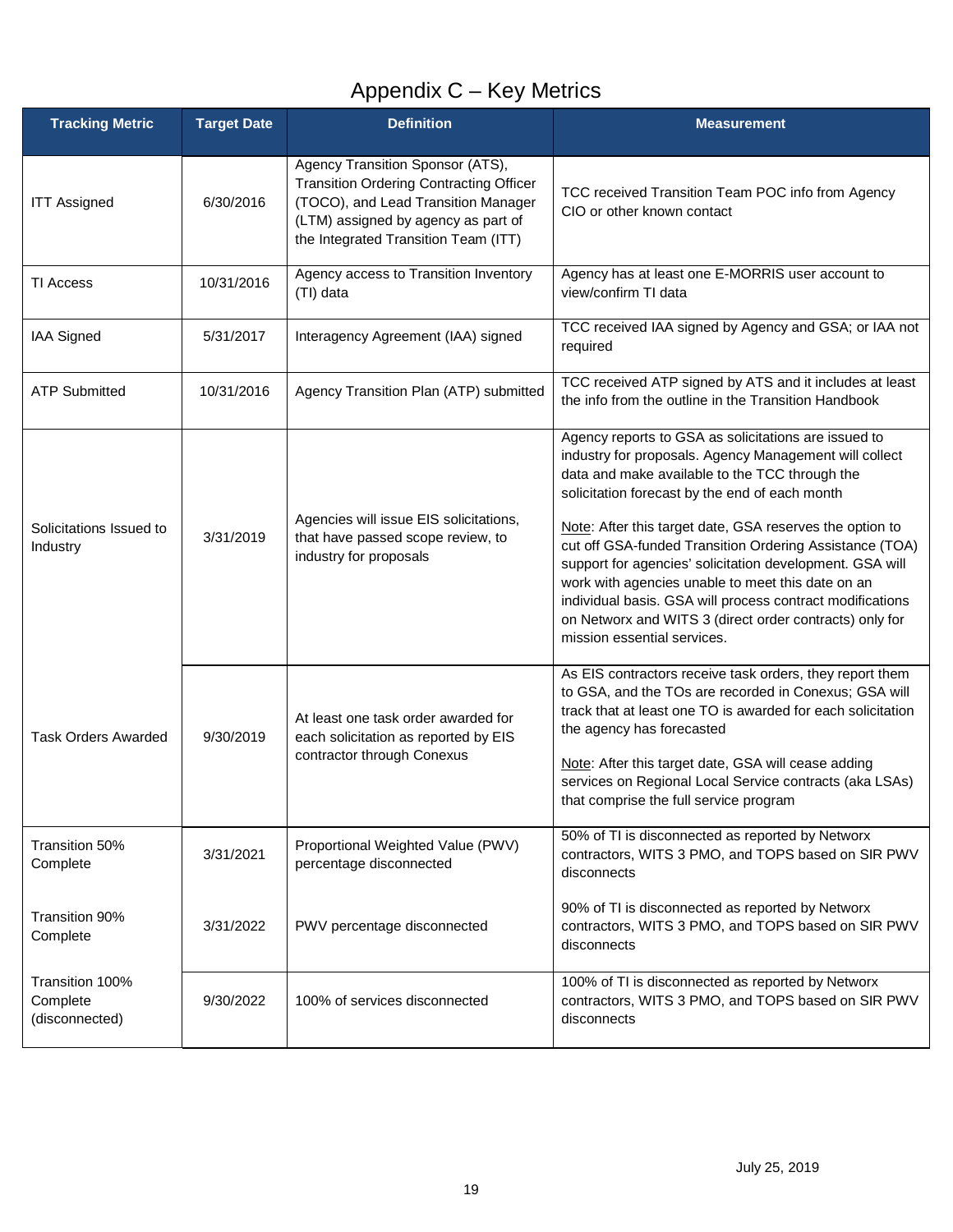# Appendix D – Key Definitions

<span id="page-20-0"></span>

| <b>Key Term</b>                                           | <b>Key Definition</b>                                                                                                                                                                                                                                                                                                                                                                                                                                                                                                                                             |
|-----------------------------------------------------------|-------------------------------------------------------------------------------------------------------------------------------------------------------------------------------------------------------------------------------------------------------------------------------------------------------------------------------------------------------------------------------------------------------------------------------------------------------------------------------------------------------------------------------------------------------------------|
| <b>Business Volume</b>                                    | The amount billed by the contractors for services, including adjustments, taxes and fees;                                                                                                                                                                                                                                                                                                                                                                                                                                                                         |
| (BV)                                                      | sometimes includes adjustments made by GSA                                                                                                                                                                                                                                                                                                                                                                                                                                                                                                                        |
| <b>BV Reduction</b>                                       | A transition execution metric that compares current BV to the initial BV<br>Confirmation means a transition entity has determined that its TI records accurately represent the<br>service instances that need to be transitioned from the expiring Networx, WITS 3, and GSA RLS<br>contracts. The confirmation process is exception-based, and the transition entity should only<br>report exceptions where applicable.                                                                                                                                           |
| Confirmation of<br>Validated Inventory                    | Each transition entity is expected to retrieve, review and confirm its validated transition inventory).<br>The TI User Guide is available on the EIS website; this Guide can assist transition entity users<br>with accessing E-MORRIS and viewing their inventory data. Transition entities do not need to re-<br>validate the inventory; they just need to confirm the inventory. The method of communication is<br>for the transition entity to place a statement in its ATP by October 2016 stating it has reviewed and<br>confirmed the validated inventory. |
| <b>Fair Opportunity</b><br>(FO) Solicitations<br>Expected | Count based on information agencies provided in their ATP (or subsequently in a data call from<br>Agency Management)                                                                                                                                                                                                                                                                                                                                                                                                                                              |
| <b>FO Solicitations</b><br><b>Issued to Industry</b>      | Agencies will issue EIS solicitations, which have passed scope review, to industry for proposals.<br>Count based on information collected by Agency Management and made available to the TCC<br>through the solicitation forecast by the end of each month.                                                                                                                                                                                                                                                                                                       |
| <b>FO Solicitations</b><br>Passed GSA In-<br>Scope Review | Count defined as passing a GSA in-scope review                                                                                                                                                                                                                                                                                                                                                                                                                                                                                                                    |
| Large, Medium,<br>Small (LMS)                             | In the context of the transition program, agencies with inventory that must be transitioned are<br>categorized into three main categories: Large agencies, Medium agencies, and Small agencies.<br>The Large agencies represent a group of 17 agencies each billing an average annual BV of more<br>than \$10 million in FY12 through FY15 on the Networx contracts. The Medium agencies represent<br>a group of 25 agencies each with an average annual of less than \$10 million, but over \$1 million.                                                         |
| <b>Agency Categories</b>                                  | The transition entities in the large and medium categories will remain the same over the life of<br>transition to EIS as of 8/31/2016 regardless of an agency's decision to track progress at a different<br>level, which could impact their average annual BV.                                                                                                                                                                                                                                                                                                   |
|                                                           | Finally, the Small agencies represent a group of agencies each with an average annual of less<br>than \$1 million. The Tribal Nations will be grouped as a single entity in this report.                                                                                                                                                                                                                                                                                                                                                                          |
| Page View                                                 | The number of times a visitor views a webpage on the GSA website (Note: Each webpage a<br>visitor views is tracked as one page view; and if a visitor navigates to a different page and returns<br>to the original page, or refreshes the page, a second page view will be recorded.)                                                                                                                                                                                                                                                                             |
| Proportional<br><b>Weighted Value</b><br>(PWV)            | Values assigned to SIRs based on the relative difficulty of transitioning that particular service<br>(simple services, such as calling cards, reflect a low PWV; while more complex services such as<br>NBIP-VPNS hold a higher value)                                                                                                                                                                                                                                                                                                                            |
| Service Instance<br>Record (SIR)                          | Level of inventory tracking record that provides GSA and transition entities with a consistent<br>measure to track services as they transition from expiring contracts; Represents a summarized<br>roll-up of a base service and the associated supporting/feature CLINs, supports transition entity<br>transition planning, and provides a mechanism for the transition entities and GSA to track the<br>progress of transition from Networx, WITS 3, and GSA RLS contracts                                                                                      |
| <b>SIR Disconnected</b>                                   | A transition execution metric that measures reductions in SIR counts until there are no active SIRs<br>remaining (100% disconnected)                                                                                                                                                                                                                                                                                                                                                                                                                              |